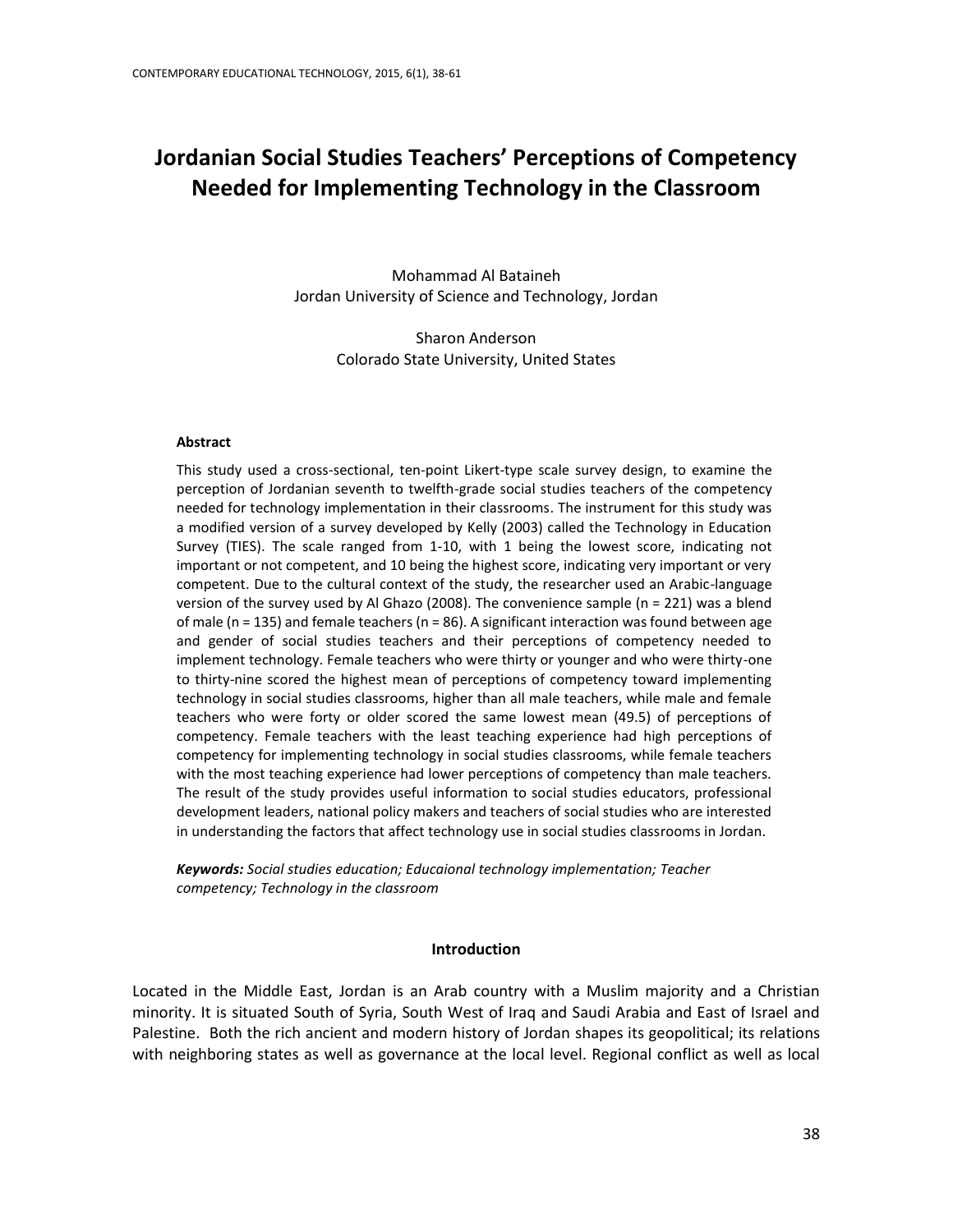political tensions constantly altered its socio-political trajectory during the course of the last fifty years. In parallel, the school system went through continuous and rapid change. (Alazzi, 2008).

Alazzi (2008) outlined different time frames that have shaped social studies curriculum in Jordan. These key historical and political events can be divided into four main time frames: (a) 1921–1951; (b) 1952–1977; (c) 1978–1989; (d) 1990 to the present.

The 1921-1951 phase marked the Israeli Arab Conflict of 1948, a tension that had its socioeconomic and political impact from one side and the paved way for progress in social studies in Jordan. Politically, the British mandate put the Jordanian sovereignty under Britain rule. Both social studies and the educational curriculum were controlled by the colonizer. With that, the curriculum advanced British colonial interests and policy. The fields of history and geography were of main interest (Alazzi, 2008).

Between 1952 and 1977 further social studies development took place. By then Jordan gained its independence. The Ministry of Education started overshadowing development and restructure of various educational fields and social studies. The ministry added six new subjects to social studies. These were Arabic history, Arabic geography, the Arab world, philosophy, sociology, childhood education, and women's education. The main teaching methods of this era relied heavily on lecturing and rote memorization. As it could be deduced from the new subjects, social studies curriculum focused Arabic language and Arabic identity. Countries with special diplomatic relations with Jordan were given more attention (Alazzi, 2008).

During the third milestone in social studies development, from 1978 to 1989, the Ministry of Education relied on expert knowledge and empirical research for the textbook write up and integration in the curriculum. Ministry of Education reduced the number of social studies subjects from eight to only three, namely history, geography, and Arabic society. As opposed to the second phase, more focus was on quality than quantity during this period. History subject incorporated larger units, such as Arabic, the history of Islam and modern world history to count a few. The Palestinian problem and Israeli-Arab conflict were a major area of struggle, which in turn, had their weight on the nation's political economy. Geography subject covered the Arab world, Europe, North and America (Alazzi, 2008).

The Gulf War of 1990 had its impact on social studies curriculum development in Jordan. This war brought about an unprecedented disaster and a disruption of regional exchange; Jordan's diplomatic relations with some neighboring states were jeopardized since the country took a neutral position on the war.

At the same time, three key political strategies have contributed to an improvement in Jordan's economy. Jordan had invested in peace pacts with neighboring states; initially Jordan brokered peace between Palestine and Israel then between the Jordan itself and Israel. This bold move came with substantial economic back up from the United States to Jordan as one of the mediators in peace making. The third move involved a World Bank's excuse to Jordan from debts and a deferment to the remaining debts (Alazzi, 2008).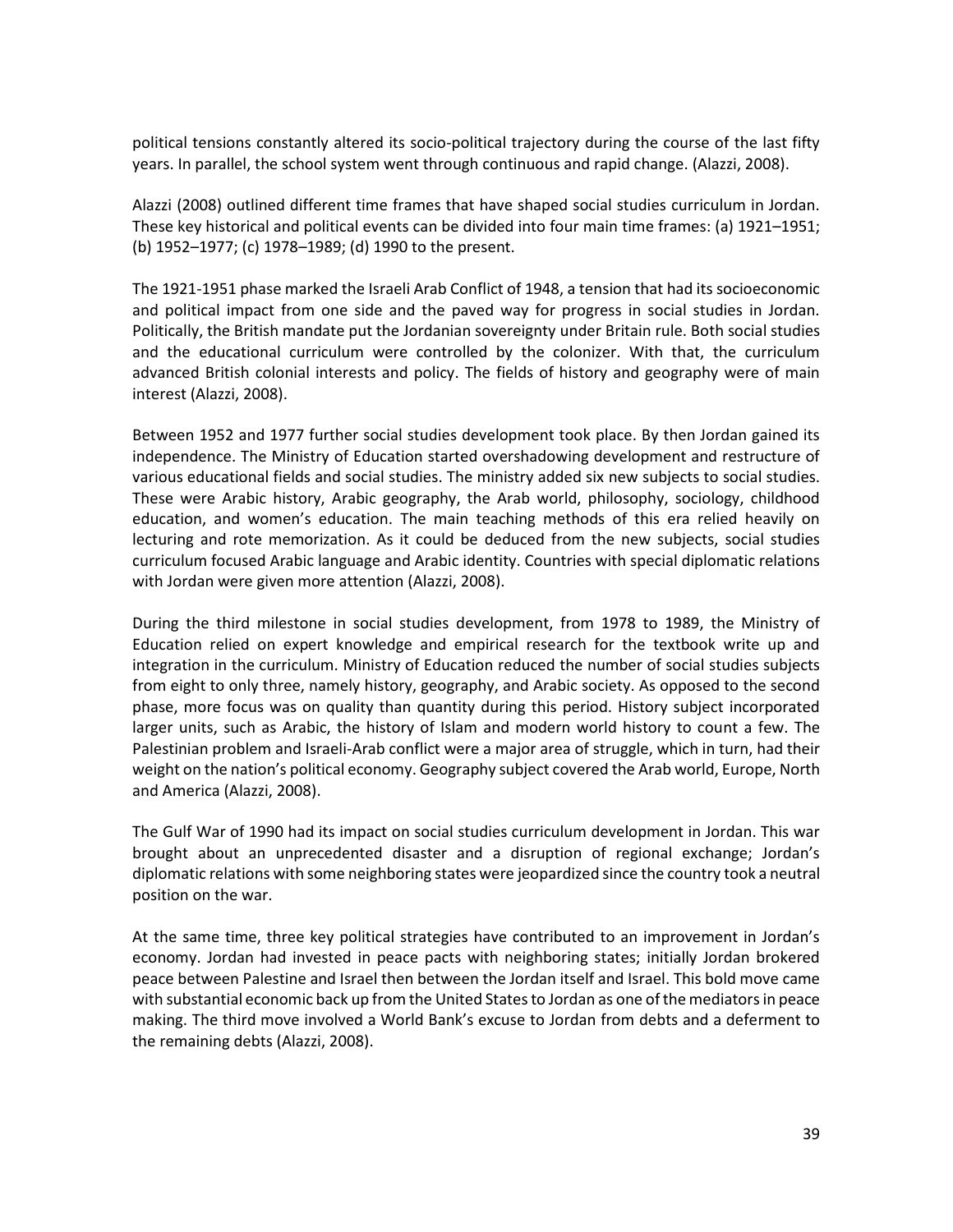This also came with positive and negative consequences on social studies curriculum. The draw back of such change was manifested in the social studies curriculum inability to effectively handle escalation of events; especially when it came to stressing critical thinking and reflexivity. However, geopolitical events contributed to the emergence of a new social studies curriculum, amongst which civic egagement and citizenship (Alazzi, 2008).

In a study that targeted English language learners, Abu Samak (2006) examined the factors that may impact Jordanian English Foreign Language (EFL) teachers' attitudes toward information and communication technology. The findings showed that Jordanian EFL teachers held positive attitudes toward information and communication technology. Also, Jordanian EFL teachers had high access to technology and moderate competency. Other factors such as age and teaching experience showed an inverse relationship between these factors and teachers' attitudes.

The integration of technology has also been studied in several Middle Eastern countries. Al Mekhlafi and Al Meqdadi (2010) studied technology integration in K-12 schools in the United Arab Emirates. The authors used a mixed method that included focus groups, interviews, and a questionnaire with a sample of 100 teachers. The findings showed that schools in the UAE were progressive at integrating technology in their classes. The teachers also used a variety of technology tools such as computers with different software, transparencies, the Internet, maps, flyers, and folded papers. Second, there were differences between male and female teachers in regard to the methods of integrating technology; female teachers used different technology tools more than the male teachers. Third, female teachers had more experience, usage, and familiarity of technology tools and applications than male teachers. Fourth, both male and female teachers at UAE Model Schools had high self-perception of their skills and competency to implement technology effectively in their classrooms. Finally, results indicated that both genders highly regarded their competencies in technology implementation.

In Egypt, Bakr (2011) examined the attitudes of Egyptian teachers toward computers. The study sample consisted of 118 public school teachers; 53 males and 65 females. The findings showed that Egyptian public school teachers' attitudes toward computers and computer use were positive. Also, the results showed no significant differences in terms of gender and teaching experience regarding the use of technology.

Erdoğan (2011) investigated Turkish primary school teachers' perceptions of school culture of ICT integration in education with a sample of 1,540 primary school teachers. Results showed that the teachers' perceptions of school environments regarding the motivational and technical features were not supportive and negative. Also, results showed that the perceptions of teachers who did not own a personal computer and had little access to the Internet were found to be much more negative toward school ICT culture than those who owned a personal computer and had access to the Internet.

Additionally, Akengin (2008), conducted a qualitative study that examined the uses of information technologies in the field of social studies in Turkey. His research consisted of interviews of twenty prospective teachers studying in a social studies teaching program in Turkey. The results showed that "prospective teachers were acquainted with computers, the internet and projectors the most from among the information technologies and think that these technologies were utilized at schools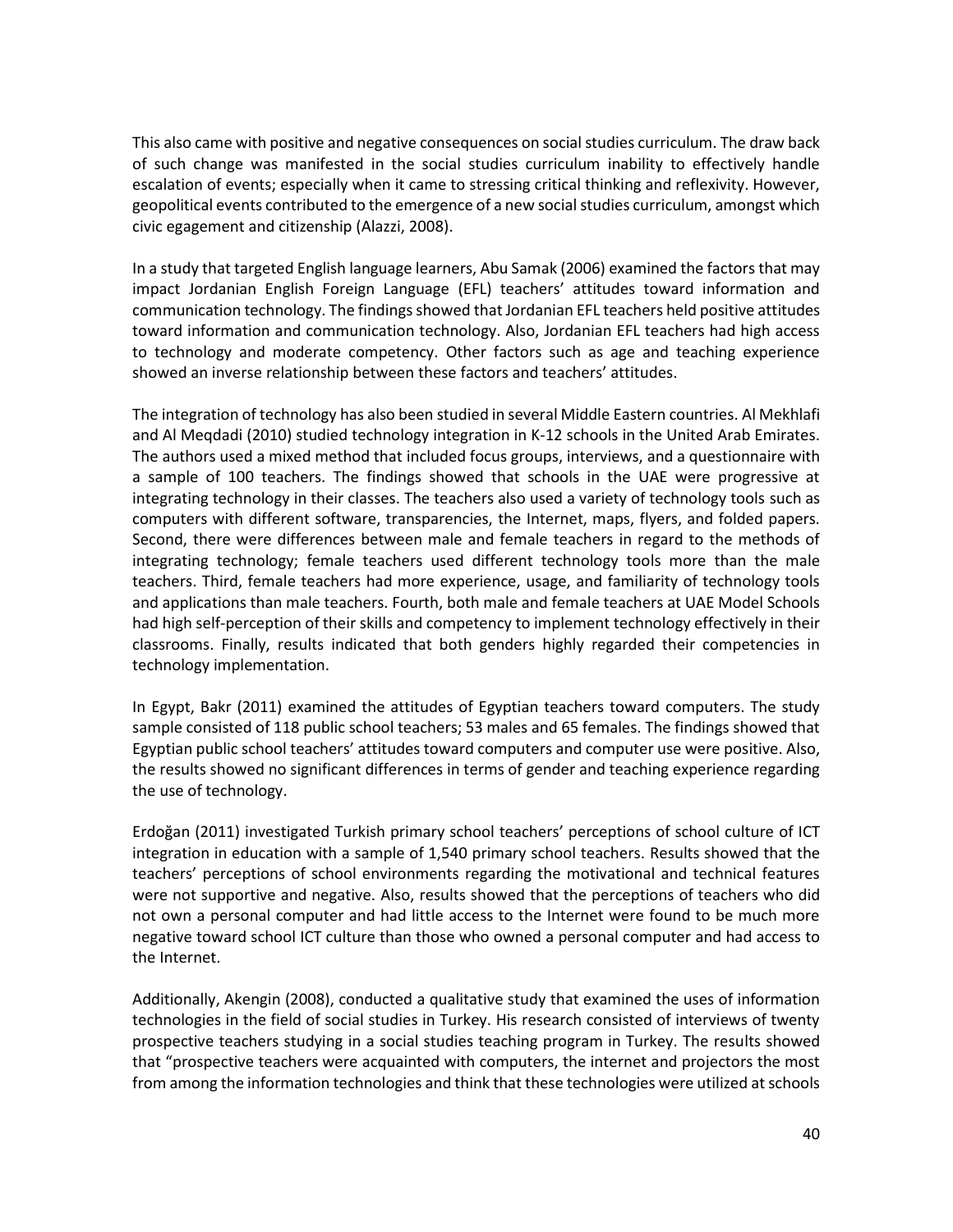and teacher training programs" (Akengin, 2008, p. 126). Akengin concluded that technology was commonly used as a teaching tool to help enhance student comprehension in Turkey. Different technologies are useful in different situations. For example, using the Internet to show images of geographical phenomenon would be helpful for students. Using a projector to display these images would be even more helpful for student comprehension.

During the research process, the interviewees were asked a series of questions about information technologies, the definition of information technology, and the use of information technologies in the classroom. Some interviewees were unable to provide a definition and use for information technology. The most common answers for information technologies used were computers, overhead projectors and the Internet. One prospective teacher in the study said, "The Internet is an incredible bookcase, a library for me" (Akengin, 2008, p. 131). Additionally, the prospective teachers expressed that the disadvantages for using technology were that it may "results in research laziness, decrease in student participation, and it increases teacher prep time for a lesson" (p. 136).

In summary, the literature on technology implementation in Jordan and the Middle East points out several trends. First, teachers generally have positive attitudes toward using and implementing technology (Alazzi, 2008; Al Zaidiyeen et al., 2010). Second, schools in poor countries such as Jordan and Egypt lack an appropriate level of technology (e.g., not enough computers). Meanwhile, in rich countries such as the United Arab Emirates, schools are better equipped with technology, and the implementation of technology is very advanced (Al Mekhlafi and Al Meqdadi, 2010). Third, teachers' attitudes and beliefs about technology are affected by a variety of variables, such as the availability of technology, self-efficacy, technology proficiency, and perceived usefulness of technology (Hew & Brush, 2007).

### **Technology Integration in the Classroom**

Gorder (2009), studied K–12 teachers who had attended a professional development program in South Dakota to examine how well those teachers integrated technology into their classrooms. The study focused on three areas: the barriers teachers face in technology integration, the professional development teachers need in order to continue to use educational technology, and the impact of professional development on the integration of technology into the classroom. A survey was given to 300 K-12 teachers. Overall, the study was able to identify that the teachers who participated were knowledgeable when it comes to working with technology. The participants felt the biggest barrier to being able to integrate technology into their classroom was time to prepare lessons. They felt they needed a large time commitment to accomplish this goal. The support the participants received was largely tied to existing technology. They felt they received the least support when it came to new technology.

Lu and Overbaugh (2009), conducted a study on teachers' perceptions concerning the barriers that prevent them from integrating technology within their classroom. The researchers believed that environment has a significant impact on teacher-technology integration. They looked at rural and urban schools, and elementary and high schools. Overall, the study showed that Virginia had a good technology-implantation program. The schools provided voluntary professional development to those who wished to increase their technology skills and usage. Teachers had a variety of technology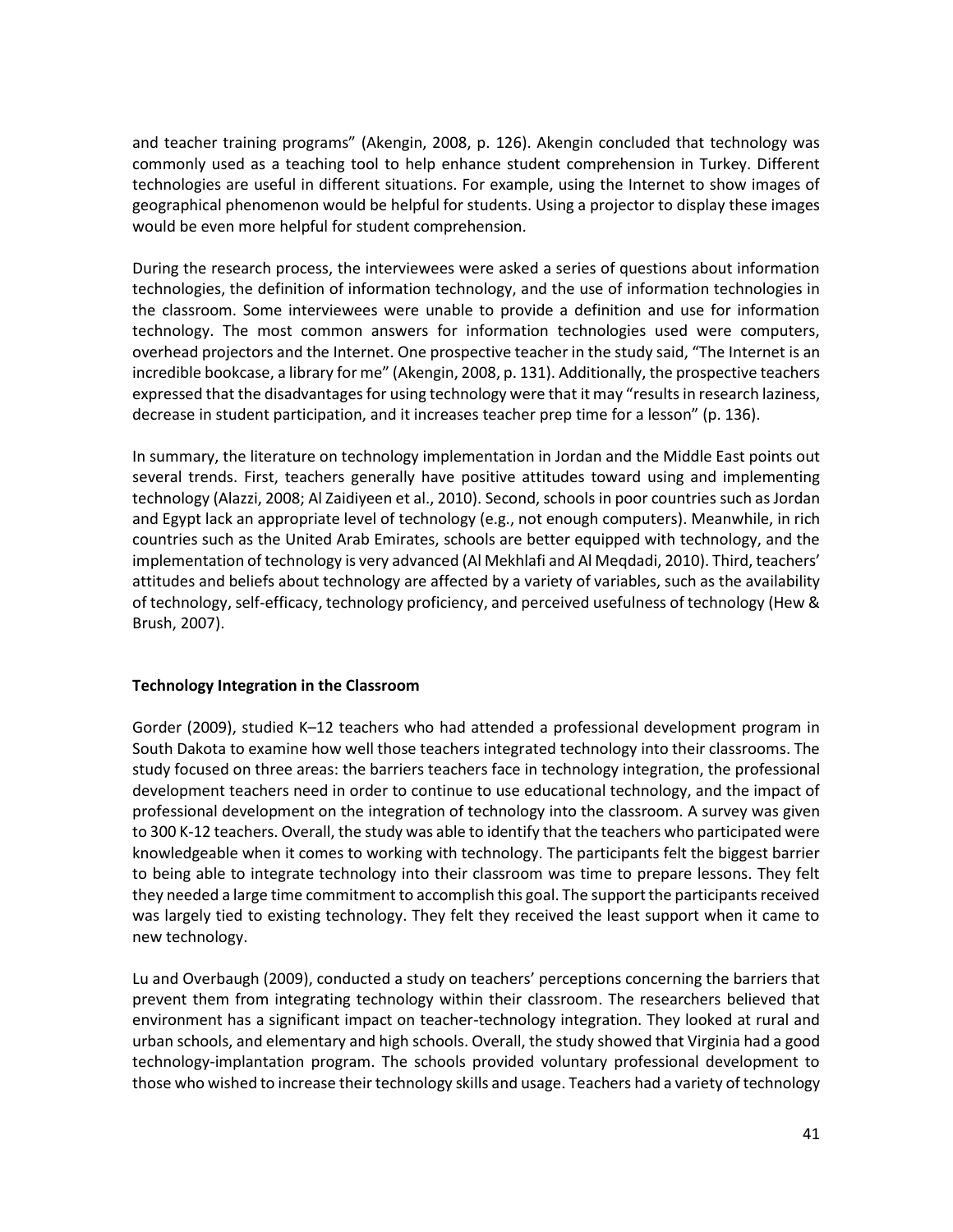to choose from; however, teachers in rural areas were limited more than urban schools. No significant difference for technology usage between elementary and high schools was found. Rural schools had a more difficult time getting up-to-date equipment and support.

Vannatta and Fordham (2004), investigated 170 teachers' attitudes as predictors of technology use among K–12 teachers. Results revealed that the combination of factors, including amount of technology training, time spent in the workweek, and openness to change were predictors of classroom technology use.

Ching, Hung, and Lee (2008), examined the relationship between teachers' beliefs about their instruction and uses of technology with a sample of 582 pre-service teachers. The correlation analysis revealed that constructivist teaching was significantly correlated with constructivist use and traditional use, while traditional teaching was correlated negatively with constructivist use. Moreover, a weak and negative association was shown between traditional teaching and traditional use. The results showed that constructivist teaching and traditional teaching were negatively correlated. Multiple regressions showed that constructivist use and age significantly predicted traditional use, and constructivist teaching and age significantly predicted constructivist use.

Goedde (2006) examined the best factors (ATC score, socioeconomic status, district in-service teacher variables: number of years' experience and hours of technology related professional development) that predicted pre-service teacher technology competency. The sample was 278 teachers in school districts located in Ohio during Fall 2004- Spring 2005. The data were generated from two resources: the *Assessment of Technology Competency* (ATC) retake survey, which is administered for pre-service teachers, and two additional existing sources of data for gathering information about pre-service teacher background experiences.

Findings revealed no significant correlation between pre-service teacher technology competency and average teacher years of experience and district household median income. Also, a very slight positive relationship was found between average number of teacher hours of professional development and median household income. However, the researcher could not conclude the relationships that affect pre-service teacher technology competency. As a result, a significant regression model was not generated.

Woods, Karp, Miao, & Perlman (2008) examined K-12 physical educators' technology competencies and usage. The sample was 114 physical educators who assessed their perceived competency, usage of technology, the issues of technology, and where they learned to use technology. The sample was members in the Northwest District Association of the American Association of Health, Physical Education, Recreation and Dance (NWD). Results showed a significant difference for gender when physical education teachers assess their own competency of general technology. As a result, male teachers perceived themselves to have higher levels of competence than female teachers. While, no significant difference was found in terms of school level and teaching experience. Furthermore, results indicated a significant difference between school levels when teachers assess their competency of technology use specific to physical education. While no significant differences were demonstrated for gender, or years of teaching.

In summary, research on technology implementation shows that several variables, such as: the amount of technology training, time spent on technology, openness to change, time used for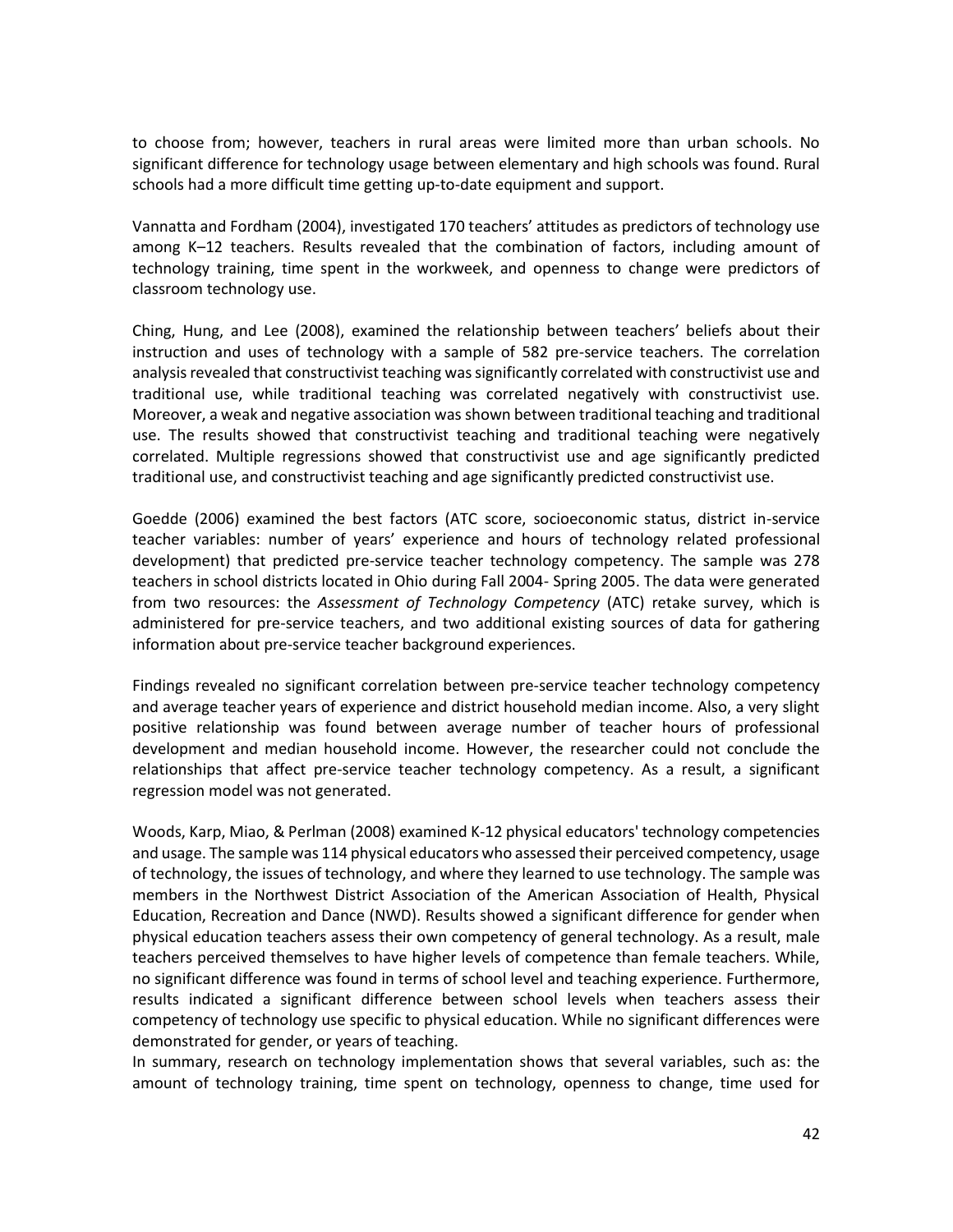preparation, and support and availability of up-to-date technology equipment can affect implementation. The perception of technology effectiveness and benefits seems to play a major role in technology implementation.

The literature reviewed pointed out that teachers' perceptions are varied; some support technology use, while others are worried about the effects of its use. Finally, previous research has pointed out the need for teachers to improve their skills in integrating technology, since teachers' knowledge and skills using technology impacts their attitudes. Teachers' experience in using technology makes them more comfortable to utilize technology (Spaulding, 2007).

Furthermore, while research on educational technology implementation within K-12 is pervasive, research on technology education implementation in content areas such as social studies is limited. In contrast, educational technology research in the United States has been moving toward examining the impact of technology implementation in specific content areas.

As the role of technology in education is rapidly increasing worldwide, developing countries' have begun responding with technology utilization and implementation (Abuhmaid, 2008). For example, the Jordanian government's commitment to excellence in education has been a driving force in spite of the challenges in infrastructure, resources, and planning (El-Hmaisat, 1998; Rumzan, Chowdhury, Mirza, & Idil, 2010). In addition to Jordanian governmental efforts to equip schools with technology (i.e., computers and Internet connections), there is also gradual growth in the use of technology in Jordanian homes (Khaswneh & Al-Awidi, 2008).

Other research has pointed out that developing countries face challenges in implementing educational technology. The lack of technological infrastructure (i.e., computers, Internet connectivity) and the lack of faith in the importance of such technology, are some of these challenges (Dirani & Yoon, 2009), explained that developing countries may be able to become competitive in the global economy only through the adoption of "e-learning, the field of open and distance learning (ODL), and modern learning and teaching concepts to the culture and educational systems of the region" (p. 14).

While some research has examined developing countries' responses to technology implementation and e-learning (Abbad, Morris, & de Nahlik, 2009; Rumzan et al., 2010), limited research has examined the extent to which teachers integrate technology into teaching. This research examined teachers' perceptions concerning technology use and the integration of technology into teaching. In Jordanian schools, current research on the integration of technology has focused on teachers across disciplines and grade levels. In addition, research suggests Jordanian teachers' use and integration of technology is very low (Al Zaidiyeen, Mei & Fook, 2010). For these reasons, the current study examined the attitudes of Jordanian seventh to twelfth-grade social studies teachers toward technology, and their perceptions of competencies needed for implementing technology into their classrooms in regards to their age, gender, teaching experience and grade level taught.

#### **Methodology**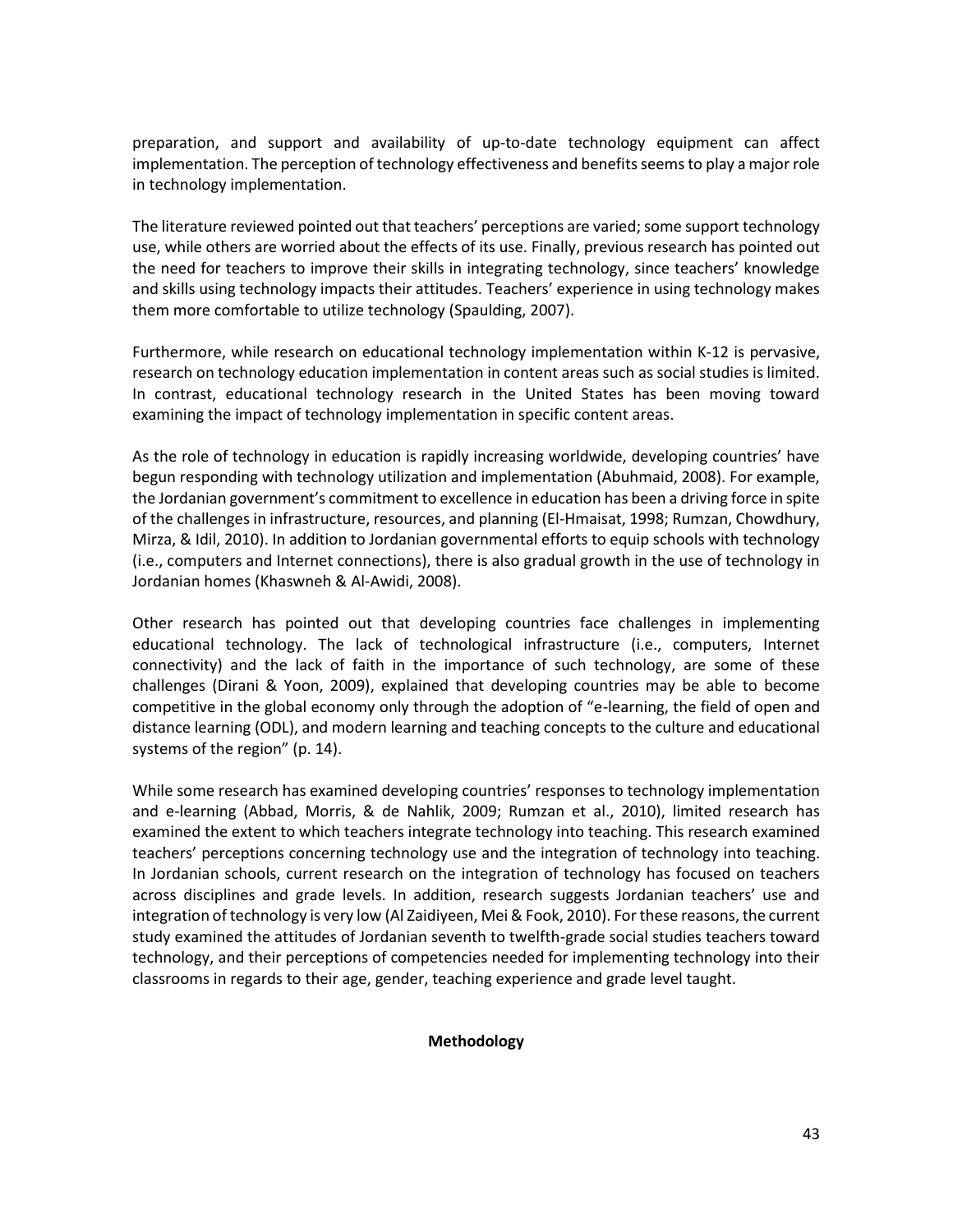The primary purpose of this study was to examine Jordanian seventh to twelfth-grade social studies teachers' perceptions of the competency needed for technology implementation in their classrooms. Specifically, the study examined the differences between teachers' perceptions of the competency needed to implement technology on the basis of their age, gender, teaching experience, and grade-level taught.

### **Research Design**

This was a quantitative study utilizing a cross-sectional survey design, meaning that the researcher collected data at one point in time with an interest in describing relationships among variables (Tate, 1998). Additionally, this study was largely exploratory in nature. Few researchers have conducted studies on the use of technology by social studies teachers in the Arab world in general, and in Jordan in particular. The goal of this research study was to explore the perceptions of the competency needed to implement technology in their classrooms.

### **Research Questions**

The specific research questions for the study included the following:

Question One: Is there a statistically significant difference in the perceptions of competency of social studies teachers in basic upper (seventh to tenthgrade) and secondary (eleventh to twelfth-grade) levels toward implementing technology into their classrooms?

Question Two:

- (2A) Is there a statistically significant main effect or interaction between age and gender of social studies teachers on their perceptions of the competency needed toward implementing technology into their classrooms?
- (2B) Is there a statistically significant interaction between gender and teaching experience of social studies teachers and on their perceptions of the competency needed toward implementing technology into their classrooms?

#### **Sample of Participants and Research Site**

The participants of this research were seventh to twelfth-grade social studies teachers in Amman, Jordan. Permission for the study was obtained from the Ministry of Education, Amman Fifth directorate, and the Colorado State Institutional Review Board (IRB). Following this permission, the researcher requested a list of seventh to twelfth-grade social studies teachers in Amman's Fifth Educational Directorate. The target population for this study consisted of all seventh to twelfthgrade social studies teachers teaching in Amman's Fifth Educational Directorate.

The accessible population has 110 public schools in the Fifth Directorate. Each school has two or three social studies teachers. Thus, the total number of social studies teachers from seventh to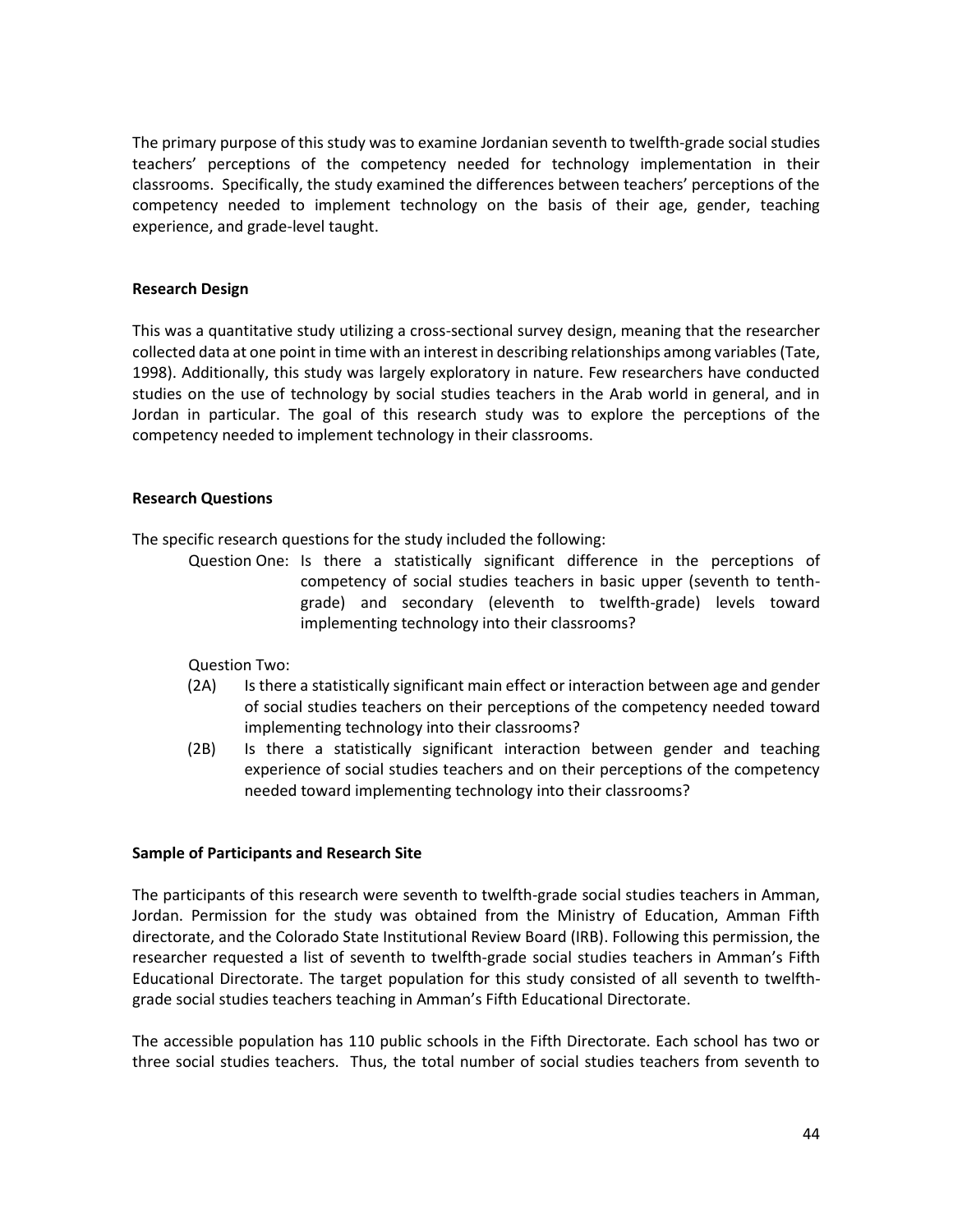twelfth grades in this directorate was 221 teachers; 135 males and 86 females. All of the teachers were invited to participate in the study.

### **Descriptive Summary of Teachers' Characteristics**

The teachers' descriptive information is shown in Table 1. The total number of participants who completed and returned the Technology Education Survey (TIES) was 221. The response rates for data analysis from each of the school districts were 100 percent. The table shows that 61 percent (135) of the social studies teachers were males and 38 percent (86) were females. Forty-one percent (91) of the participants were in the 31-39-year age range, 32 percent (72) of them were thirty years old or younger, while 26 percent (58) were at least forty years old.

In terms of teaching experience, 29 percent (65) of the participants had eight to thirteen years of experience, 26 percent (59) of the participants had between one and seven years, 22 percent (49) of the participants had between fourteen and eighteen years and nearly 22 percent (48) of the participants had between nineteen and twenty-nine years on the job. More than half of the participants, 57 percent (128), taught at the upper basic level, while 42 percent (93) taught at the secondary level.

Eighty-five percent (189) of the participants stated that they had at least basic access to computers. Among these with access, 69 percent (153) of the participants were using the following software programs which were categorized as basic: Microsoft Word, Power Point, Excel, Microsoft Publisher, PageMaker, Digital Cameras, Internet browsers, Video Cameras.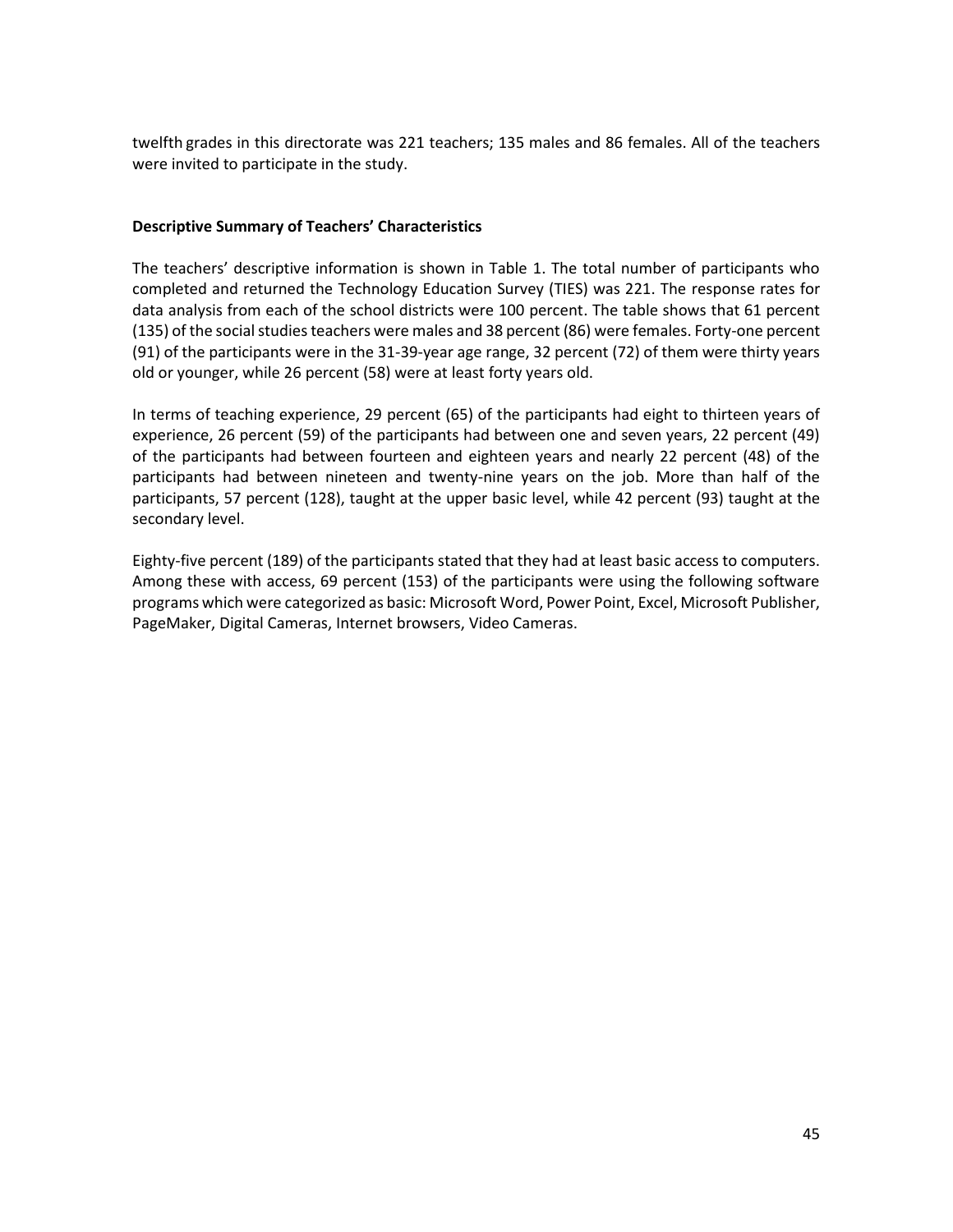| Variable           | Category                 | Frequency | Percent |
|--------------------|--------------------------|-----------|---------|
| Gender             |                          |           |         |
|                    | Male                     | 135       | 61.1    |
|                    | Female                   | 86        | 38.9    |
| Age                |                          |           |         |
|                    | 30 and under             | 72        | 32.6    |
|                    | 31-39                    | 91        | 41.2    |
|                    | 40 and over              | 58        | 26.2    |
| Experience         |                          |           |         |
|                    | $1 - 7$                  | 59        | 26.7    |
|                    | $8 - 13$                 | 65        | 29.4    |
|                    | $14 - 18$                | 49        | 22.2    |
|                    | 19-29                    | 48        | 21.7    |
| Level Taught       |                          |           |         |
|                    | <b>Basic Upper Level</b> | 128       | 57.9    |
|                    | Secondary Level          | 93        | 42.1    |
|                    |                          |           |         |
| Access to Computer |                          |           |         |
|                    | Yes                      | 189       | 85.5    |
|                    | No                       | 32        | 14.5    |
| Type of Technology |                          |           |         |
|                    | Advanced                 | 36        | 16.3    |
|                    |                          |           |         |
|                    | <b>Basic</b>             | 153       | 69.2    |
|                    | No Use                   | 32        | 14.5    |

### Table 1. Social Studies Teachers' Descriptive Statistics

#### **Instrumentation**

The instrument for this study was a survey developed by Kelly (2003) called the Technology in Education Survey (TIES). Due to the cultural context of the study, the researcher used an Arabiclanguage version of the survey used by Al Ghazo (2008). Al Ghazo used the TIES to examine technology integration in education of university teachers in Jordan. Permission from Kelly and Al Ghazo was sought and granted for use of the instrument.

The instrument was selected for several reasons. First, the instrument's purpose was highly relevant to the researcher's purpose and had a high reported internal consistency (Kelly, 2003). Second, the TIES had already been translated into the Arabic language. Third, the Arabic version already had established validity and reliability from Al Ghazo's study. Additionally, Wang (2006) successfully used the TIES survey internationally for examining technology integration in Taiwan.

The survey was a structured questionnaire. The survey was divided to three sections: 'Personal and Situational Data', 'Attitudes toward Using Technology', and 'Competency for Using Technology'. The sections were comprehensive and aided in determining social studies teachers' attitudes toward the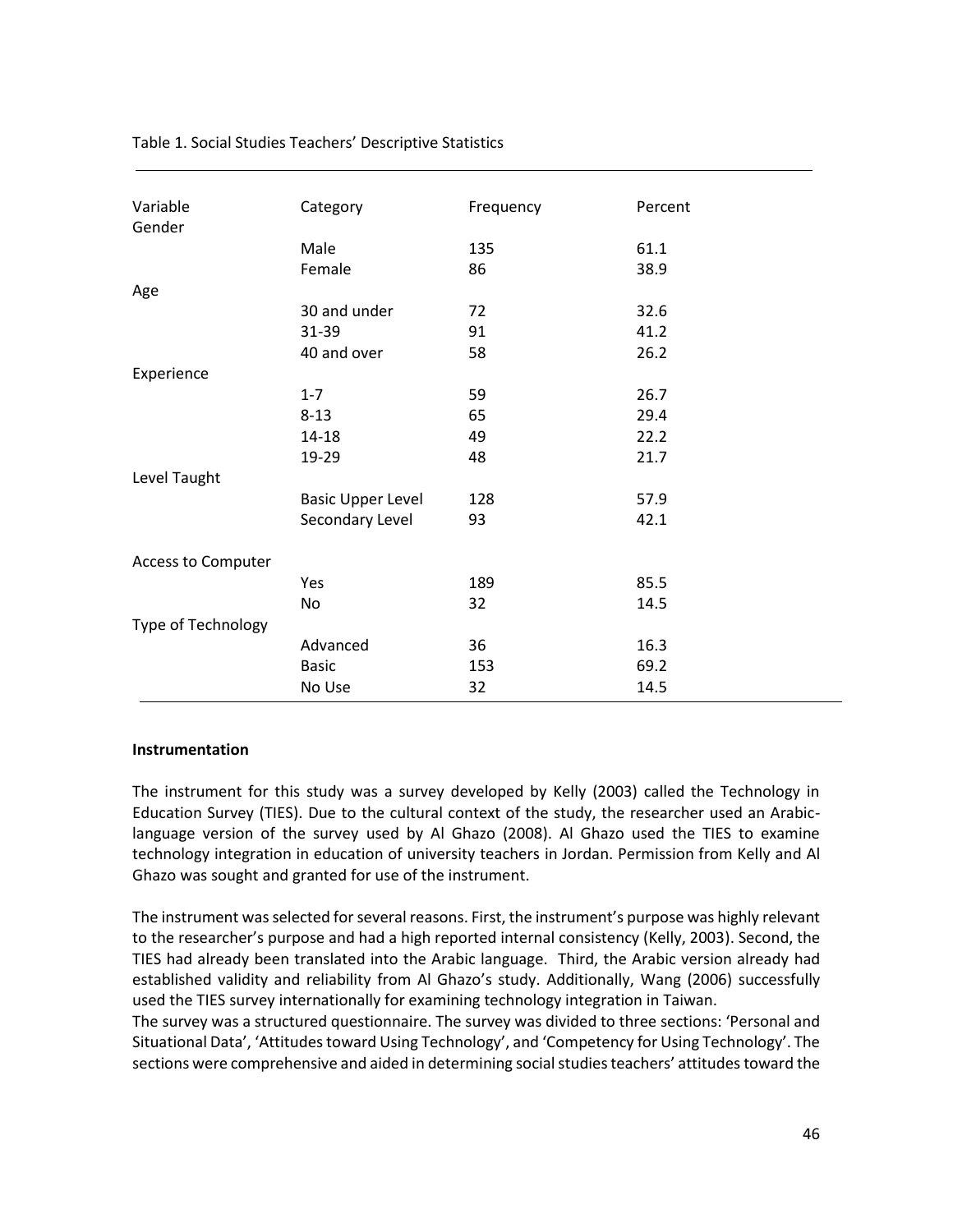implementing of technology into the classroom and the perceptions that these teachers had regarding the competency needed for implementing technology into the classroom.

The following is a sample of some of the TIES survey questions in the three sextions:

### **SECTION 1 - Personal Data**

Directions: Please provide the following information for data analysis purposes. All responses are kept strictly confidential (Please do not sign your name).

- Today's date:  $\frac{1}{2}$  /  $\frac{1}{2}$  /  $\frac{1}{2}$ 
	- $(1.)$  Gender: \_\_\_\_\_M \_\_\_\_\_\_\_F
	- (2.) Age \_\_\_\_
	- (3.) Number years of teaching experience: \_\_\_\_
	- (4.) Grade level taught: Basic Upper Level \_\_\_\_\_\_, Secondary Level \_\_\_\_\_
	- (5.) Do you have access to computer technology

 $\_\_$  No

- \_\_\_\_ Yes. If yes, check all that apply.
- \_\_\_\_ Home
- \_\_\_\_ School
- Other (Please Explain)

(6.) Type of technology and software programs you are using. (Check all that apply)

\_\_\_\_ Microsoft word \_\_\_\_ Internet browsers \_\_\_\_ PowerPoint \_\_\_\_ Kid Pix \_\_\_\_ Video Camera \_\_\_\_ Access \_\_\_\_ Accelerated Reader \_\_\_\_ Microsoft Publisher dentil the cornerstone Language Arts Program \_\_\_\_ PageMaker \_\_\_\_ Hyper Studio \_\_\_\_ Digital Camera \_\_\_\_ Other (Please list)

#### **SECTION II – Attitude Toward Using Technology**

Directions: Below is a set of statements dealing with using technology in your content area. **Rate the IMPORTANCE** of each statement by circling the appropriate number for each item. Computerbased Technology (classroom based Instruction technology).

How important or unimportant is it to

1. Use Computer-Based technology as an integral part of classroom instruction?

|                         |  |   | $\mathbf{1}$ |   |  |   |                   |
|-------------------------|--|---|--------------|---|--|---|-------------------|
|                         |  | 4 |              | b |  | Q | 10                |
| <b>Not</b><br>Important |  |   |              |   |  |   | Verv<br>Important |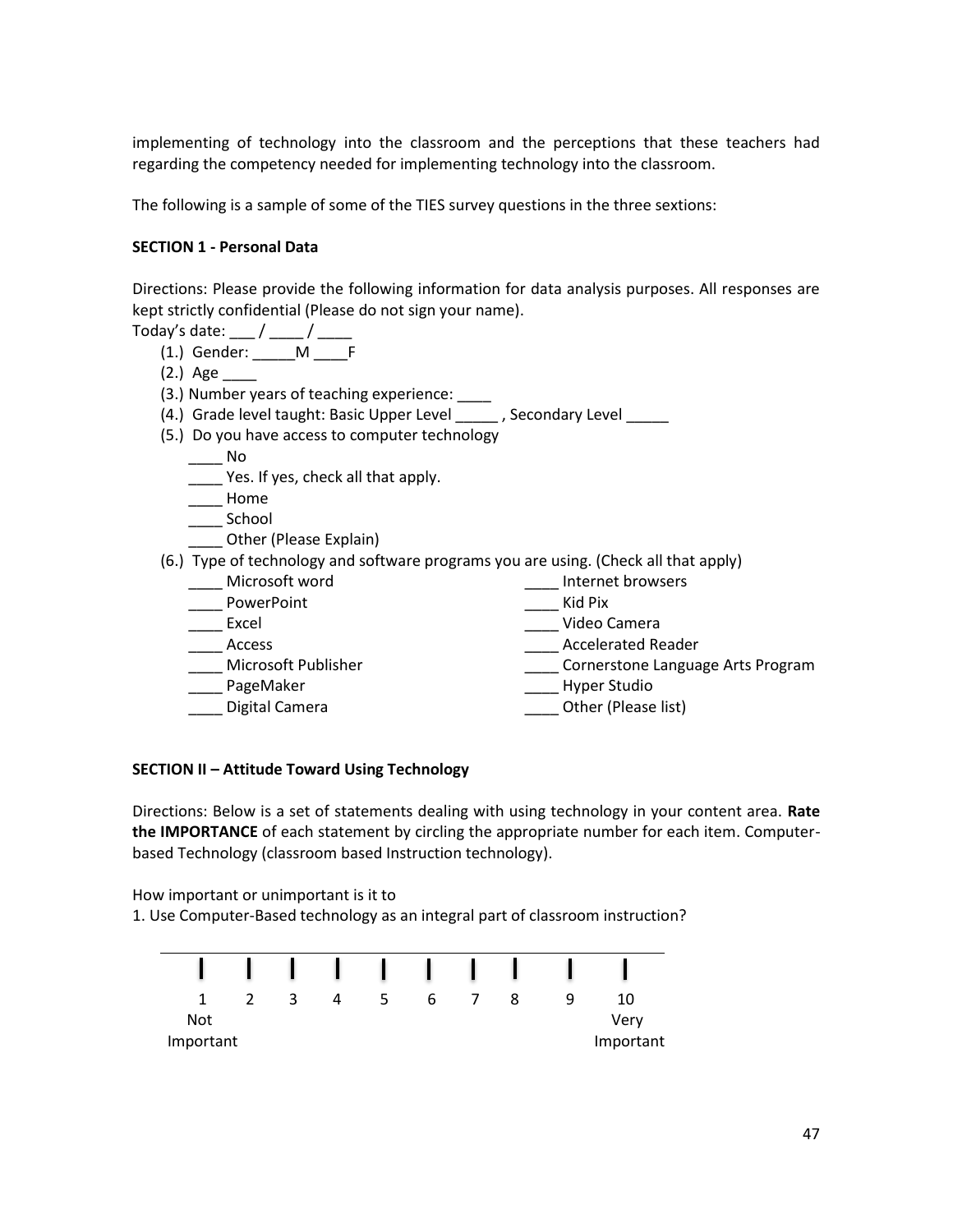How important or unimportant is it to

2. Motivate students to use Computer-Based technology in a variety of subject-related situations?



How important or unimportant is it to

3. Design activities that require students to use electronic sources for gathering specific information?

|           |  | 4 | ь |  | a | 10        |
|-----------|--|---|---|--|---|-----------|
| Not       |  |   |   |  |   | Very      |
| Important |  |   |   |  |   | Important |

How important or unimportant is it to

4. Structure lessons that help students use Computer-Based technology to enhance desired learning?

|            | ર | 4 | ь |  | q | 10        |
|------------|---|---|---|--|---|-----------|
| <b>Not</b> |   |   |   |  |   | Very      |
| Important  |   |   |   |  |   | Important |

How important or unimportant is it to

5. Select and design Computer-Based technology related activities that assess each student's knowledge about technology?

|            |  | 4 | b |  | 10        |
|------------|--|---|---|--|-----------|
| <b>Not</b> |  |   |   |  | Very      |
| Important  |  |   |   |  | Important |

## **SECTION 111 – Competency for Using Technology**

Directions: Below is a set of skills dealing with the use of technology in the content areas. **Rate YOUR COMPETENCY** to perform each skill by circling the appropriate answer for each item: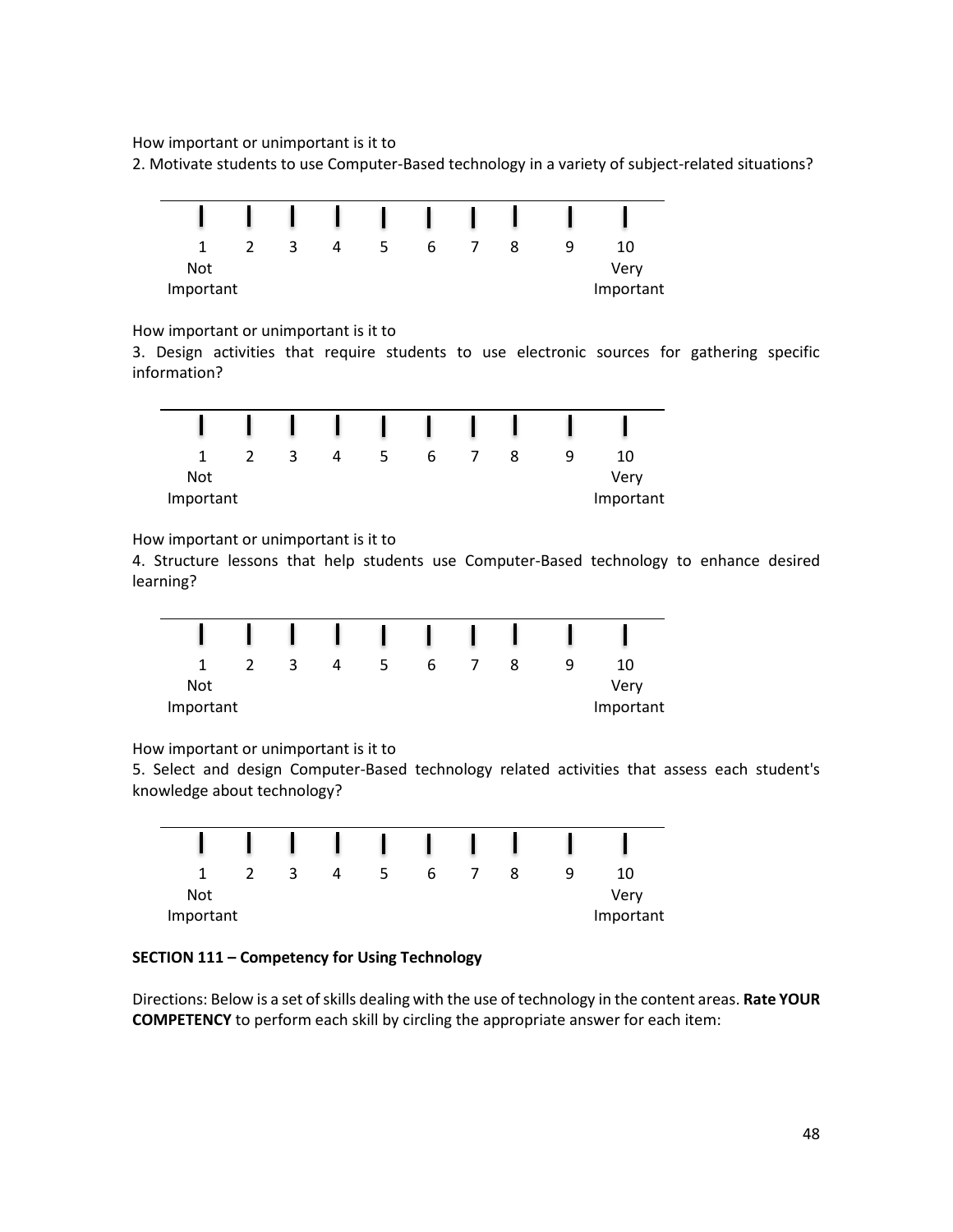Assess your competency to

12. Use Computer-Based technology as an integral part of classroom instruction?



### Assess your competency

13. To motivate students to use technology in a variety of subject-related situations?

|            | ≺ | 4 | b |  | 9 | 10        |  |
|------------|---|---|---|--|---|-----------|--|
| <b>Not</b> |   |   |   |  |   | Very      |  |
| Competent  |   |   |   |  |   | Competent |  |

### Assess your competency to

14. Design activities that require students to use electronic sources for gathering specific information?

|            | ≺ | 4 | b |  | 10        |
|------------|---|---|---|--|-----------|
| <b>Not</b> |   |   |   |  | Very      |
| Competent  |   |   |   |  | Competent |

Assess your competency to

15. Structure lessons that help students use Computer-Based technology to enhance desired learning



Prior to launching the study, the researcher tested the items of the modified scale to make sure it was suitable and readable for the actual sample. Participants were asked to review the content of the questionnaire and its appropriateness. Participants were encouraged to provide feedback concerning any problems with the survey. Moreover, the researcher also examined the reliability and validity of the instrument before it wasimplemented. Therefore, the researcher distributed the survey to fifteen participants, with nine males and six females, as a pilot for the actual sample. These participants were working on their master's and doctoral degrees. By doing this, the researcher ran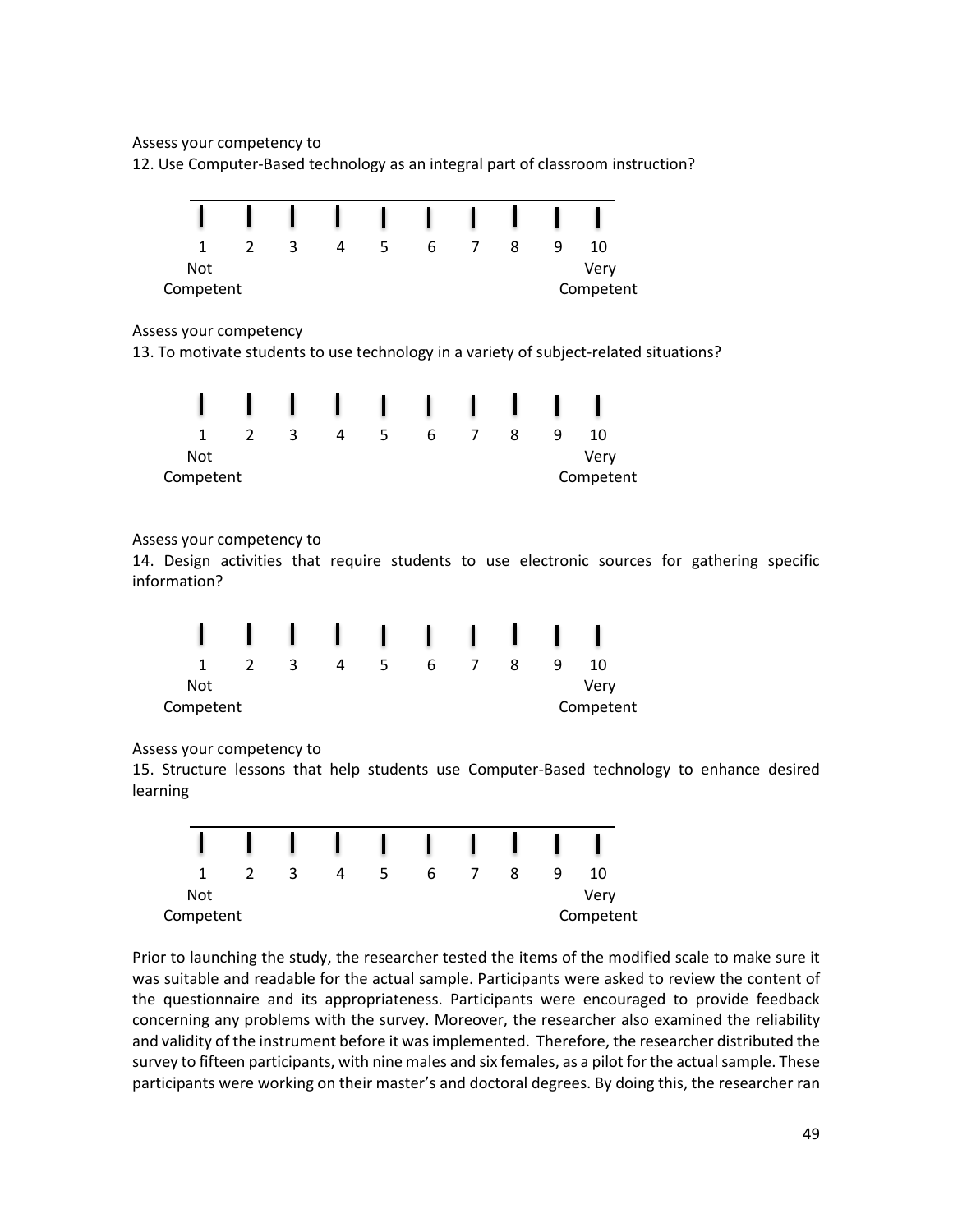Cronbach Coefficient Alpha to examine the internal consistency. Reliability was found to be .77 for the 'Attitudes toward Using Technology' section, and .87 for the 'Competency for Using Technology' section. These scores are both in the acceptable range.

### **Reliability and Validity of the Instrument**

Kelly's original TIES survey reported a Cronbach Alpha Coefficient of .78 for the 'Attitudes Toward Using Technology' section, and .91 for the 'Competency for Using Technology' section. Kelly established content validity by using a panel of five professors of educational technology employed at Mississippi University (Kelly, 2003). Al Ghazo (2008) established face and content validity for the Arabic version of his instrument with the help of a panel of experts consisting of five university professors who were content experts; three were from the English Language department and two were from the Arabic Language department at Mu'tah University. The expert panel evaluated the instrument, both before and after it was used, and necessary modifications were made. This current study tested internal consistency using Cronbach Coefficient for the 'Attitudes toward Using Technology' section and found a coefficient of .80, and .90 for the 'Competency for Using Technology' section**,** which indicate a very strong reliability.

### **Data Analysis**

The study utilized descriptive (e.g. mean and standard deviations) and inferential statistics; *t*-tests, ANOVA, and multiple regression were used to analyze the results. Specifically, the researcher used descriptive statistics such as measures of central tendency and variability, and frequencies to calculate teachers' responses based on demographic data.

## **Analysis of Complex Associational Questions**

The research questions were answered and used the inferential statistics tests below:

The first research question, "Is there a statistically significant difference in the perceptions of the competency of social studies teachers in basic upper (seventh to tenth-grade) and secondary (eleventh to twelfth-grade) levels toward implementing technology into their classroom?", was answered by calculating a t-test.

Research question 2a, "Is there a statistically significant main effect or interaction between age and gender of social studies teachers and on their perceptions of the competency needed toward implementing technology into their classroom?", was answered by computing factorial design ANOVA.

Research question 2b, "Is there a statistically significant interaction between gender and teaching experience of social studies teachers and on their perceptions of the competency needed toward implementing technology into their classroom?", was answered by computing factorial design ANOVA.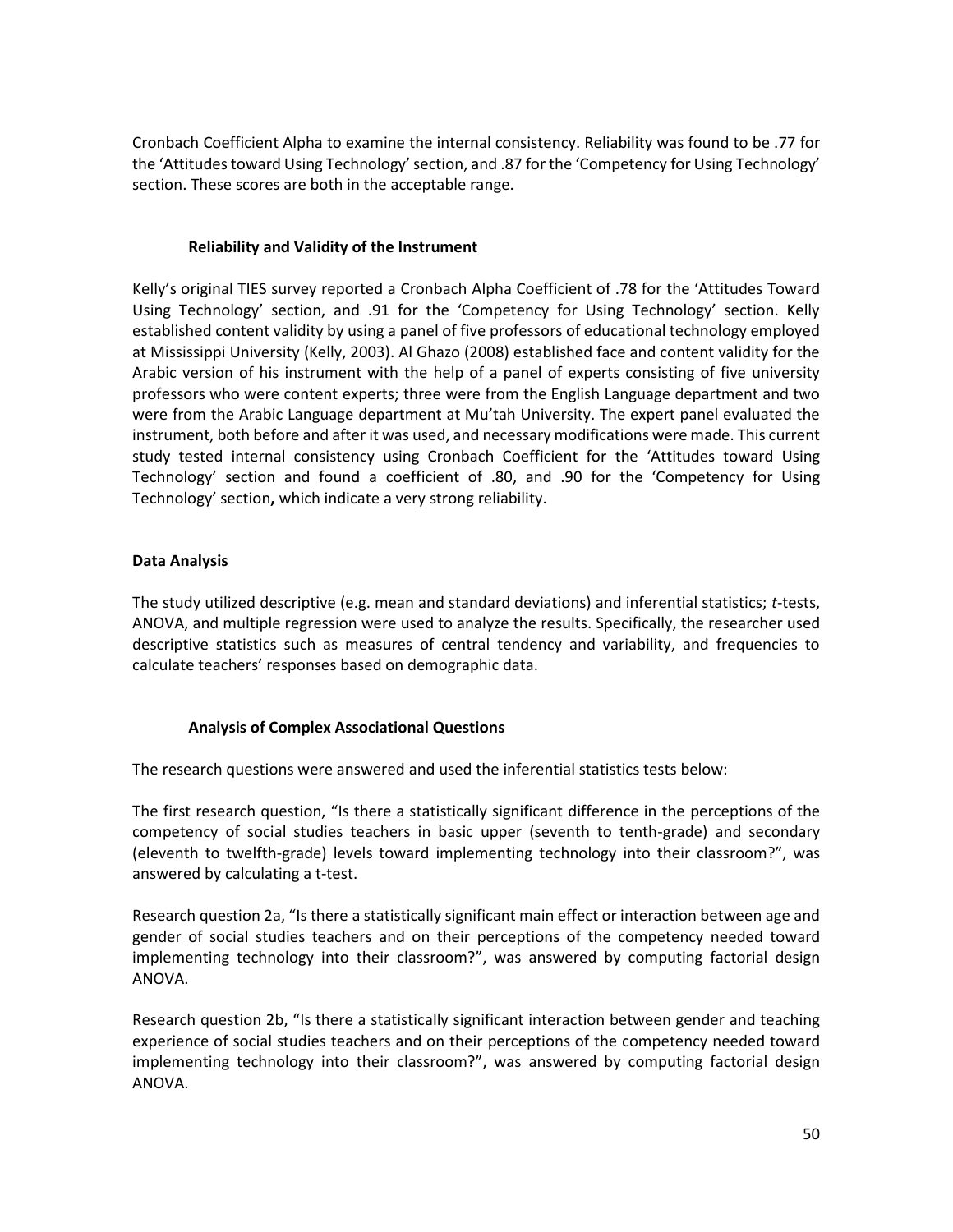#### **Results**

### **Research Question One**

The first research question explored the issue of competency. Research question one asked: is there a statistically significant difference in the perceptions of the competency needed of social studies teachers in basic upper (seventh to tenth-grade) and secondary (eleventh to twelfth-grade) levels toward implementing technology into their classrooms? A *t*-test was used to examine the second research question. As shown in Table 2, no statistically significant differences were found in the perceptions of the competency needed between basic upper (M = 65.58, SD= 20.11) and secondary levels (M = 62.16, SD = 18.11, t (219) = 1.300, *p* =.195). This indicates that social studies teachers do not significantly differ on their perception of competency scores toward implementing technology in social studies classrooms based on the grade level taught. The effect size *d* is .18, which is also very small.

| <b>Grade Level Taught</b>                 | Ν         | М              | SD             |       | df  |      |  |
|-------------------------------------------|-----------|----------------|----------------|-------|-----|------|--|
| Competency Upper level<br>Secondary level | 128<br>93 | 65.58<br>62.16 | 20.11<br>18.11 | 1.300 | 219 | .195 |  |

Table 2. T-Test for Teachers' Perceptions of Competency Needed Based on Grade Level Taught

### **Research Question 2a**

Research question 2a asked: is there a statistically significant main effect or interaction between age and gender of social studies teachers on their perception of the competency needed for implementing technology into their classroom? Means and standard deviations were computed and then two-way ANOVA tests were computed as well. Table 3 shows that the total mean of perceptions of competency scores of teachers grouped into age categories ranged between 49.50 and 75.72. Female teachers who were thirty or younger and who were thirty-one to thirty-nine scored the highest mean of perception of competency needed for implementing technology in social studies classrooms, higher than all male teachers, whereas male and female teachers who were forty or older scored the same lowest mean of perceptions of competency (49.5). As seen in Table 4, there is a significant main effect of age on teachers' perceptions of competency (*F* (2, 215) = 38.93, *p* < .05). Eta for age was about .52, which according to Cohen (1988) is a very large effect. There was, however, no significant main effect found for gender on teachers' perceptions of competency (*F* (1,215) = 2.99, *p* =.085). There was also not a significant interaction between gender and age on teachers' perceptions of competency (*p* =.203).

Furthermore, the researcher ran a post-hoc test Tukey (fig. 3) to examine where the age differences showed different perceptions of competency. Post hoc indicated mean differences on teachers' perception of competency between 30 and under and both 31-39 (*p < .*05*) and* 40 and over *(p <.* 05). Likewise, there was also significant mean difference on teachers' perceptions of competency between 31-39 years old and 40 and over ( $p < .05$ ).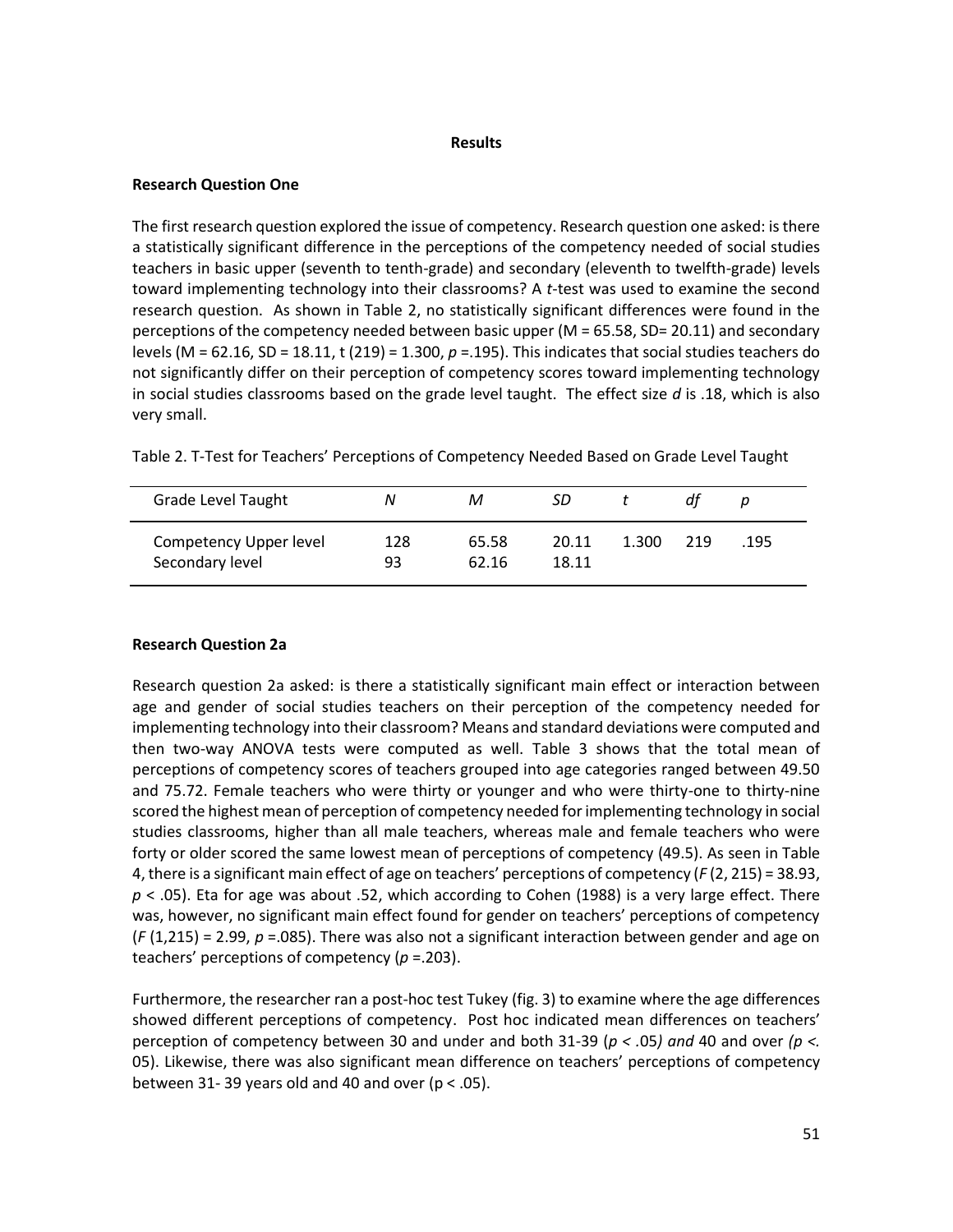|              |     | <b>Males</b> |       |    | <b>Females</b> |       | Total |       |
|--------------|-----|--------------|-------|----|----------------|-------|-------|-------|
| Age          | n   | M            | SD    | n  | М              | SD    | М     | SD    |
| 30 and under | 38  | 74.50        | 11.80 | 34 | 77.09          | 17.90 | 75.72 | 14.94 |
| 31-39        | 59  | 60.95        | 16.33 | 32 | 70.50          | 18.62 | 64.31 | 17.67 |
| 40 and over  | 38  | 49.53        | 14.46 | 20 | 49.45          | 20.99 | 49.50 | 16.81 |
| Total        | 135 | 61.55        | 17.33 | 86 | 68.21          | 21.58 | 64.14 | 19.32 |

Table 3. Means, Standard Deviations, and n for Teachers' Perceptions of Competency as a Function of Age and Gender

\_\_\_\_\_\_\_\_\_\_\_\_\_\_\_\_\_\_\_\_\_\_\_\_\_\_\_\_\_\_\_\_\_\_\_\_\_\_\_\_\_\_\_\_\_\_\_\_\_\_\_\_\_\_\_\_\_\_\_\_\_\_\_\_\_\_\_\_\_\_\_\_\_

Table 4. Analysis of Variance for Teachers' Perceptions of Competency as a Function of Age and Gender

| Variable and source |     | df             | MS       | F      | n <sup>2</sup> | sig  |
|---------------------|-----|----------------|----------|--------|----------------|------|
| Competency          |     |                |          |        |                |      |
| Age                 |     | $\mathfrak{p}$ | 10507.98 | 38.93* | .266           | .000 |
| Gender              |     |                | 807.30   | 2.99   | .014           | .085 |
| Age * Gender        |     |                | 698.08   | 1.60   | .015           | .203 |
| Error               | 215 |                |          |        |                |      |
| * $p < .05$         |     |                |          |        |                |      |



Figure 1: Two-way ANOVA Test Teacher Gender with Age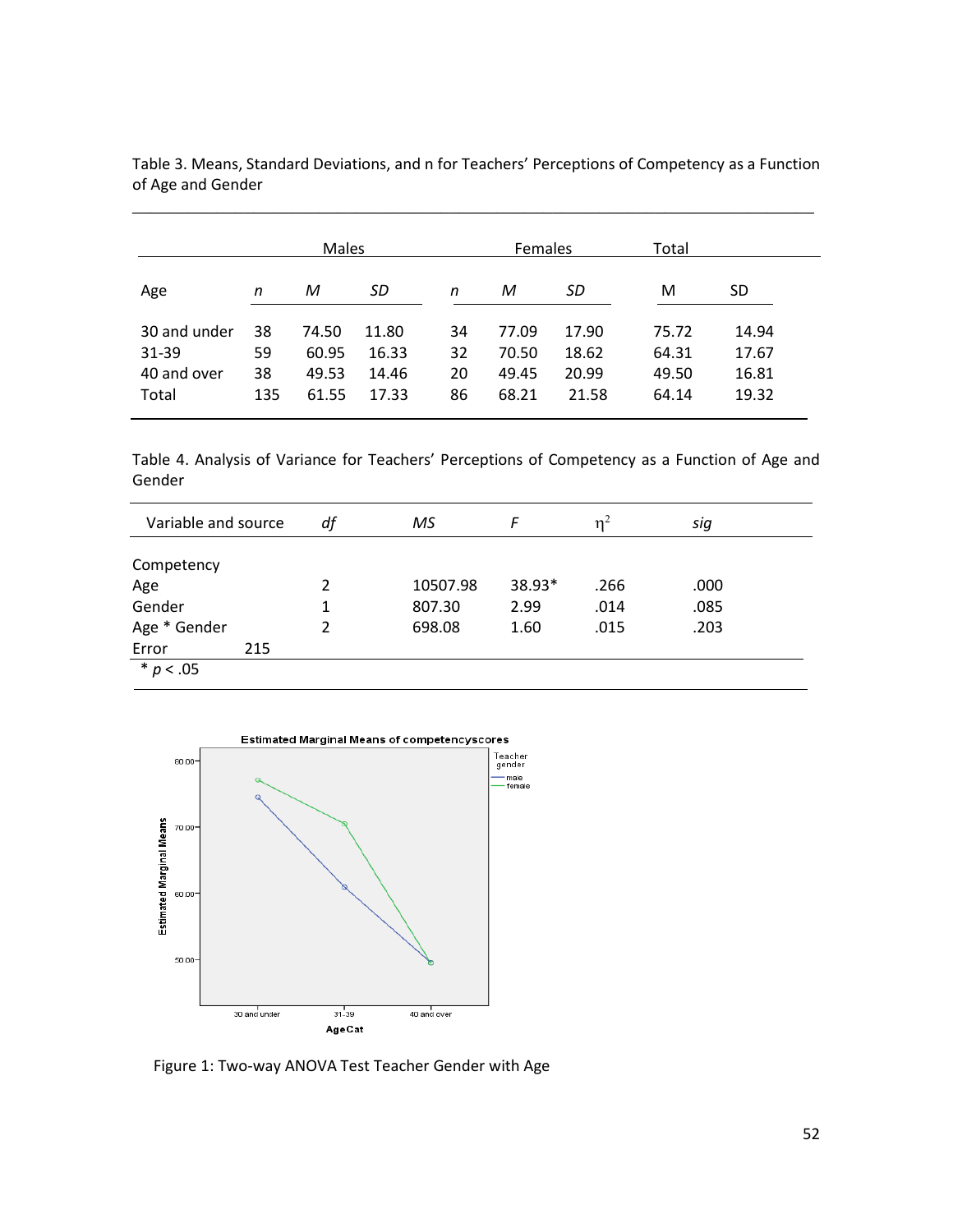#### **Research Question 2b**

Research question 2b asked: is there a statistically significant interaction between gender and teaching experience of social studies teachers on their perceptions of the competency needed for implementing technology into their classroom? Means and standard deviations were computed and then two-way ANOVA tests were computed as well. Table 5 shows the total mean of perceptions of competency scores of teachers grouped into teaching experience categories ranged between 49.42 and 76.39. Female teachers with the least teaching experience had higher perceptions of competency for implementing technology in social studies classrooms than male teachers, meanwhile female teachers with the most teaching experience had nearly as high perceptions of competency needed as male teachers. Table 6 shows no significant interaction between gender and teaching experience on teachers' perceptions of competency (*p* =.671). Furthermore, no significant main effect of gender on teachers' perceptions of competency was found (*F* (1,213) = 3.05, *p* =.082). There was, however, a significant main effect of teaching experience on teachers' perceptions of competency (*F* (3, 213) = 30.86, *p* < .05). Eta for teaching experience was about .55, which according to Cohen (1988) is a very large effect.

The researcher ran a post- hoc test Tukey (fig .2) to examine where the teaching experience differences were. Post hoc indicated mean differences on teachers' perceptions of competency between teachers with 1-7 years and with both 14-18 years of teaching experience (p < .05 ) and 19-29 teaching experience (p < .05). Likewise, there were significant mean differences on teachers' perceptions of competency between teachers with experience of 8-13 years and with both 14-18 years ( $p < .05$ ) and 19-29 ( $p < .05$ ).

|            |              | Males |       |              | Females |       | Total |           |  |
|------------|--------------|-------|-------|--------------|---------|-------|-------|-----------|--|
| Years of   | $\mathsf{n}$ | M     | SD    | $\mathsf{n}$ | M       | SD    | M     | <b>SD</b> |  |
| Experience |              |       |       |              |         |       |       |           |  |
| $1 - 7$    | 35           | 73.97 | 11.87 | 24           | 79.92   | 16.67 | 76.39 | 14.19     |  |
| $8 - 13$   | 34           | 66.82 | 14.57 | 31           | 74.35   | 15.46 | 70.41 | 15.36     |  |
| $14 - 18$  | 35           | 55.09 | 17.06 | 14           | 56.50   | 22.87 | 55.49 | 18.66     |  |
| 19-29      | 31           | 49.03 | 14.00 | 17           | 50.12   | 21.32 | 49.42 | 16.74     |  |
| Total      | 135          | 61.55 | 17.33 | 86           | 68.21   | 21.58 | 64.14 | 19.32     |  |

Table5. Means, Standard Deviations, and n for Teachers' Perceptions of Competency as a Function of Gender and Teaching Experience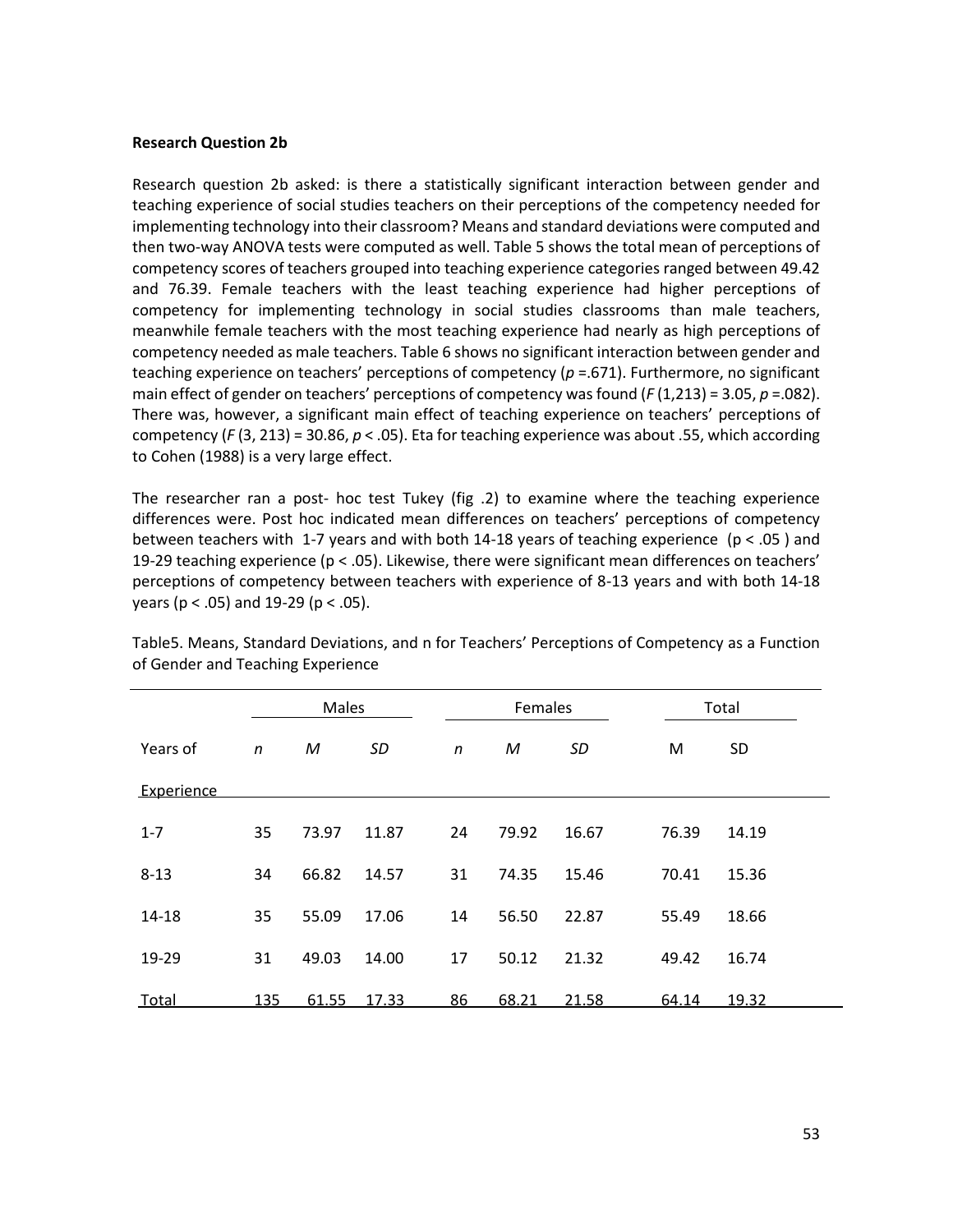| Variable and source          |     | df | ΜS      | F      | 'n   | sig  |
|------------------------------|-----|----|---------|--------|------|------|
| Competency                   |     |    |         |        |      |      |
| <b>Teaching Exp</b>          |     | 3  | 7996.86 | 30.86* | .303 | .000 |
| Gender                       |     |    | 790.24  | 3.05   | .014 | .082 |
| Teaching Experience * Gender |     | 3  | 133.98  | .517   | .007 | .671 |
| Error                        | 213 |    |         |        |      |      |
| * $p < .05$                  |     |    |         |        |      |      |

Table 6. Analysis of Variance for Teachers' Perceptions of Competency as a Function of Teaching Experience and Gender



Figure 2: Two-way ANOVA Test Teacher Gender with Teaching Experience

In conclusion, a number of statistically significant results were found in this study. A brief summary of these results follows. A significant interaction was found between age and gender of social studies teachers and their perceptions of competency needed to implement technology. Female teachers who were thirty or younger and who were thirty-one to thirty-nine scored the highest mean of perceptions of competency toward implementing technology in social studies classrooms, higher than all male teachers, while male and female teachers who were forty or older scored the same lowest mean (49.5) of perceptions of competency. Female teachers with the least teaching experience had high perceptions of competency for implementing technology in social studies classrooms, while female teachers with the most teaching experience had lower perceptions of competency than male teachers.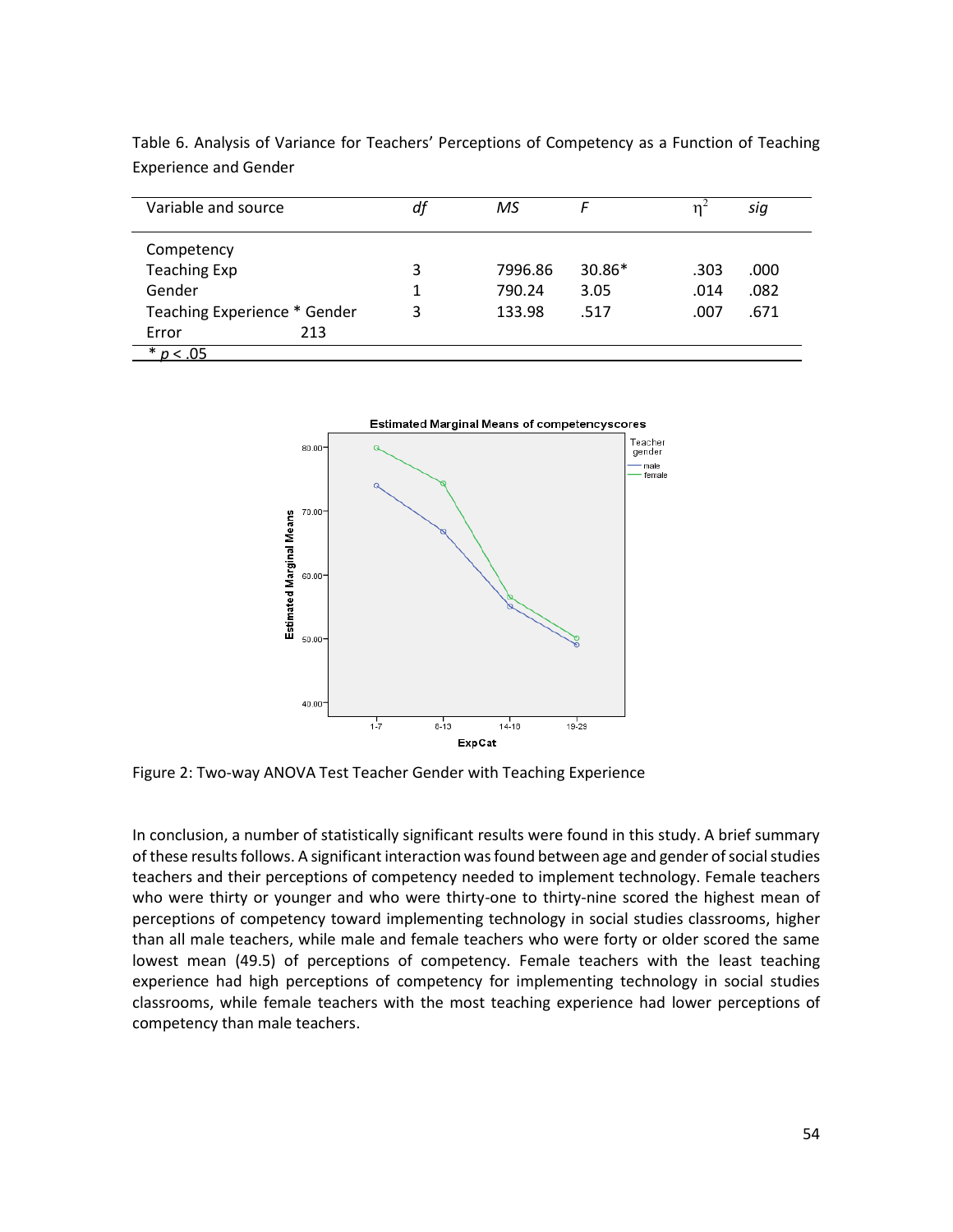#### **Discussion**

### **Sample**

A sample of 221 seventh to twelfth-grade social studies teachers was taken in the Fifth Educational District, Amman, Jordan. The sample consisted of 128 who taught in the basic upper level, and 93 certified as secondary teachers. The study used the Technology in Education Survey (TIES) instrument, which was designed to gather all necessary data needed for testing the two proposed questions. Participants were mailed a hard copy of the surveys. Descriptive and inferential statistics were utilized to report results for each of the research questions.

### **Research Question One**

Is there a statistically significant difference in the perceptions of the competency needed of social studies teachers in basic upper (seventh to tenth-grade) and secondary (eleventh to twelfth-grade) levels toward technology?

Results showed no differences in teachers' perceptions of the competency needed with technology between basic upper and secondary social studies teachers. Teachers' perceptions of competency needed were similar regardless of the grade level they taught. This finding matches Woods, Karp, Miao, & Perlman's (2008) study that also indicated no significant differences were found in terms of school grade levels.

This study's results support Kassaimih (2006) findings. Kassaimih results showed that there were no significant differences in teachers' perceptions among the four grade levels. Kassimih concluded that Jordan has not yet found success in integrating technology that may allow teachers to have different perceptions and experiences with it.

The lack of technology resources and a lack of time are possible reasons that hinder teachers from implementing technology in different settings in these schools. Another possible reason is that grade-level taught is probably not specifically associated with levels of technology in the curricula.

#### **Research Question 2A**

Is there a statistically significant (main effect) or interaction between age and gender of social studies teachers and their perceptions concerning competency needed toward implementing technology into their classroom? Results showed that female teachers who were thirty or younger, or were thirty-one to thirty-nine, scored the highest mean of perceptions of competency needed toward implementing technology in social studies classrooms, higher than all male teachers. However, male and female teachers who were forty or older scored the same lowest mean of perceptions of competency. This result corroborates King's (1999) finding of significant differences between male and female teachers' technology competency. However, King (1999) found that male teachers tended to perceive themselves to be more competent than female teachers, which contradicts the current finding that indicated female teachers had higher perceptions of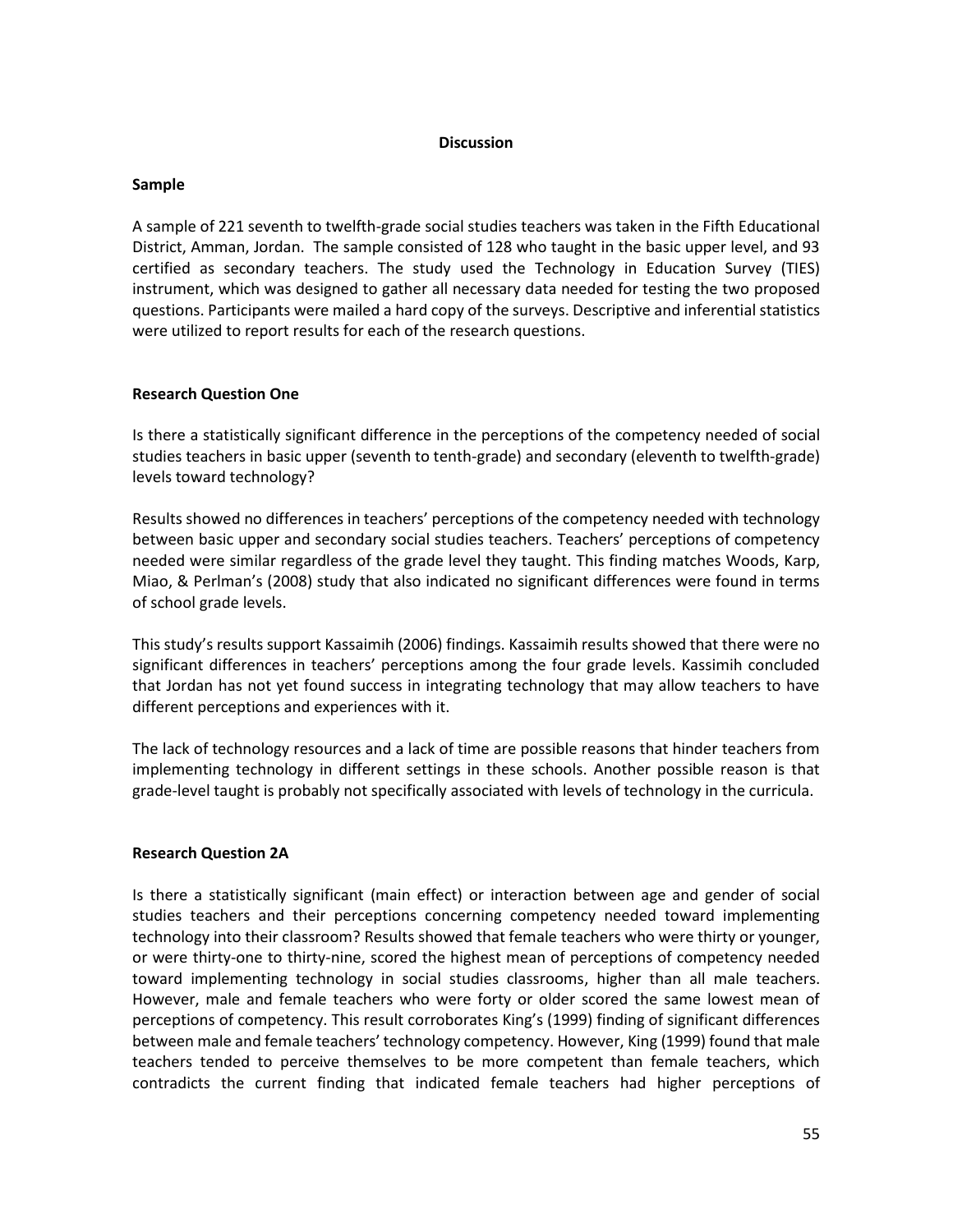competency than male teachers. These current findings may be due to the fact that these specific female teachers had more hours of training than the male teachers, and spent more time on average with computers than the male teachers in the study.

This study also found a significant main effect of age on teachers' perceptions of competency, indicated by the youngest female teachers having higher perceptions of competency scores than the youngest male teachers. Whereas, male and female teachers who were forty or older scored the same lowest mean of perceptions of competency (49.5). Two possible explanations for this finding could be the fact that the youngest teachers are part of the new generation born with access to computers and technology, and perhaps, they see themselves as more competent because they gained more experience with technology, while the oldest teachers had less chance of gaining experience with technology. This is consistent with King's (1999) study, which indicated significant differences were found between the youngest teachers (20-30 year-olds) and the oldest (41-50 year-olds).

This study's findings are consistent with a study conducted by Czaja and Shark (1998) which investigated age differences in attitudes toward computers. Their findings revealed that older people have more negative attitudes toward computer technology than younger people. Also, their study investigated age differences in attitudes toward computers as a function of experience with computers and computer task characteristics. Their results found differences based on age in overall attitudes; age effects were found for the dimensions of comfort, efficacy, dehumanization, and control. However, their results showed that those experienced with computers had positive attitudes, regardless of age.

Also, this study result informed Breisser (2006) which indicated that female teachers had better perceptions of technology competence than male teachers. This may indicate the teachers' awareness of the availability of technology tools and the benefits of them to their teaching.

Similarly, Adodo's (2012) study showed a significant difference between the male and female preservice teachers towards computer skills. The relationship between interest/attitude and competency was low, positive, but significant, as well as the relationship between gender and competency was significant.

### **Question 2B.**

Is there a statistically significant interaction between gender and teaching experience of social studies teachers and their perceptions of the competency needed toward implementing technology into their classroom?

Results showed that female teachers with the least teaching experience had higher perceptions of competency for implementing technology in social studies classrooms than male teachers, while female teachers with the most teaching experience had lower perceptions of competency scores than male teachers. Thus, a significant main effect of teaching experience on teachers' perceptions of competency was found.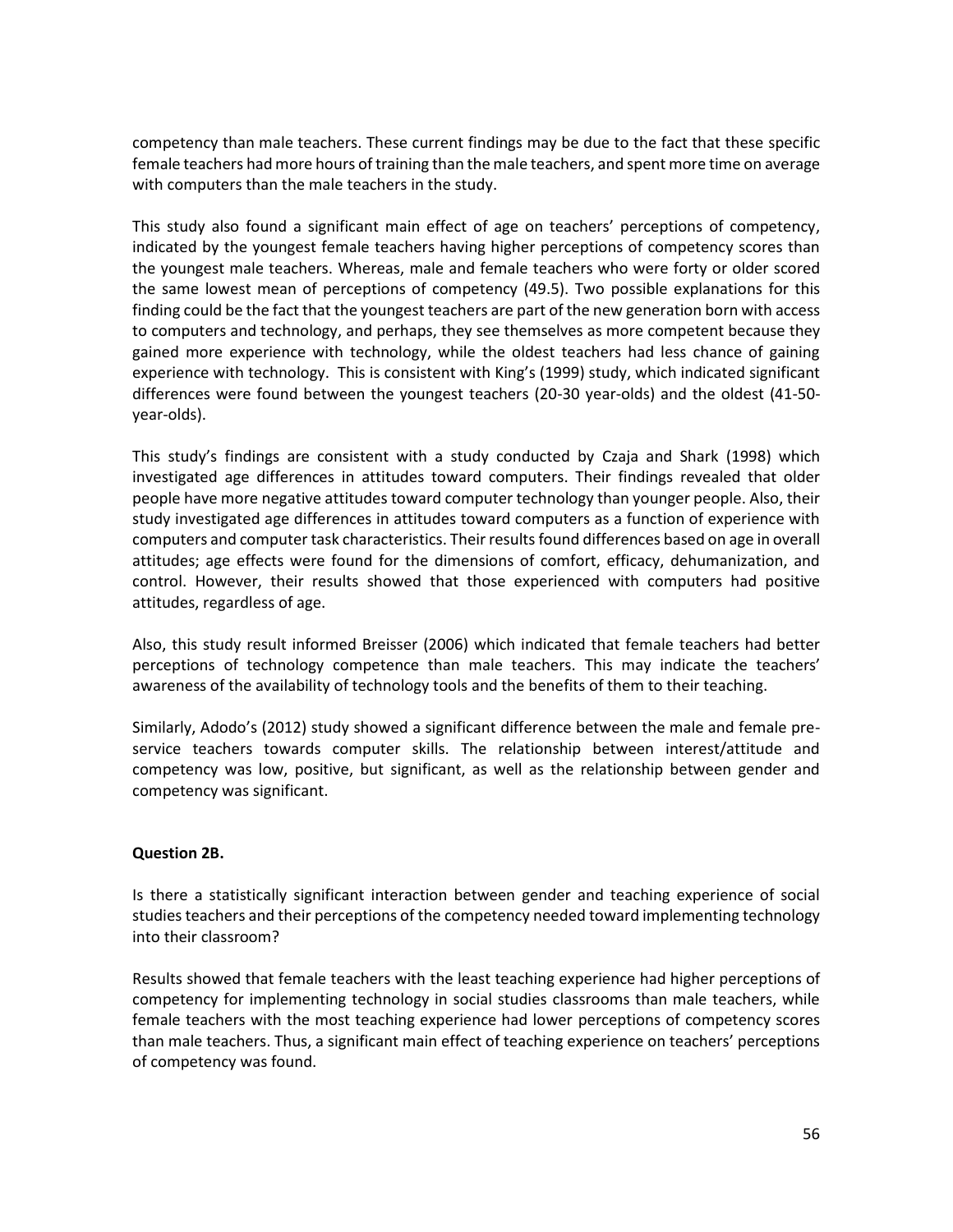One possible explanation for this finding is due to the fact that the teachers' age, skills, and knowledge of technology enable them to properly implement technology in the classroom. This means that the youngest teachers who have the least teaching experience are more competent than the oldest teachers with more teaching experience. This finding is inconsistent with Woods, Karp, Miao & Perlman's (2008) study that indicated male teachers had higher perceptions of competency than female teachers, while no significant difference in teaching experience and grade level taught were found in a general teaching setting. On the other hand, Woods, Karp, Miao & Perlman (2008) also examined teachers' perceptions of competency towards technology in a specific teaching setting (i.e. Physical Education). It was shown that significant differences were found based on grade-level taught, but no significant differences were found based on gender and teaching experience. The results of the current study are coraborated by Sa'ari, Luan, and Roslan (2005) study which examined teachers' attitudes and perceived competency towards information technology. Their results showed that most teachers who had teaching experience ranging between nine to forteen years had positive attitudes towards information technology.

Finally, this current study identified predictors of teachers' perceptions of competency to implement technology based on the variables of gender, grade-level taught and teaching experience. These variables are clear in the literature with some other factors that might impact the perception toward integrating technology.

### **Limitations of the Study**

Several limitations existed in this study. First, the study sample was found by convenience and limited to seventh to twelfth-grade social studies teachers employed in public schools in the Fifth Educational Directorate in Amman, Jordan. The sample was not randomly selected, which limits the external validity of the study; therefore, the results of the study can't be generalized to the larger group of teachers in Jordan. Second, the study used a cross-sectional survey design; consequently it is limited to this specific period of time.

Finally, the survey information depended on self-reported data and the responses of participants provided were based entirely on the attitudes of the teachers and on their perceptions of their competencies; therefore, the results might be affected by the teachers' social desirability to provide desired information rather than accurate information.

### **Recommendations for Future Research**

After the completion of this study, a number of recommendations for future research can be made. These include the following. First, this study could be replicated using the same methodology but in different directorates in Jordan that also have a large number of teachers. This would make the results more generalizable. Another further research project could investigate the perceptions and attitudes of school principals and counselors.

This study was quantitative, but further research could be qualitative by conducting interviews and observations to gain in-depth information that could enrich the findings of this study and create a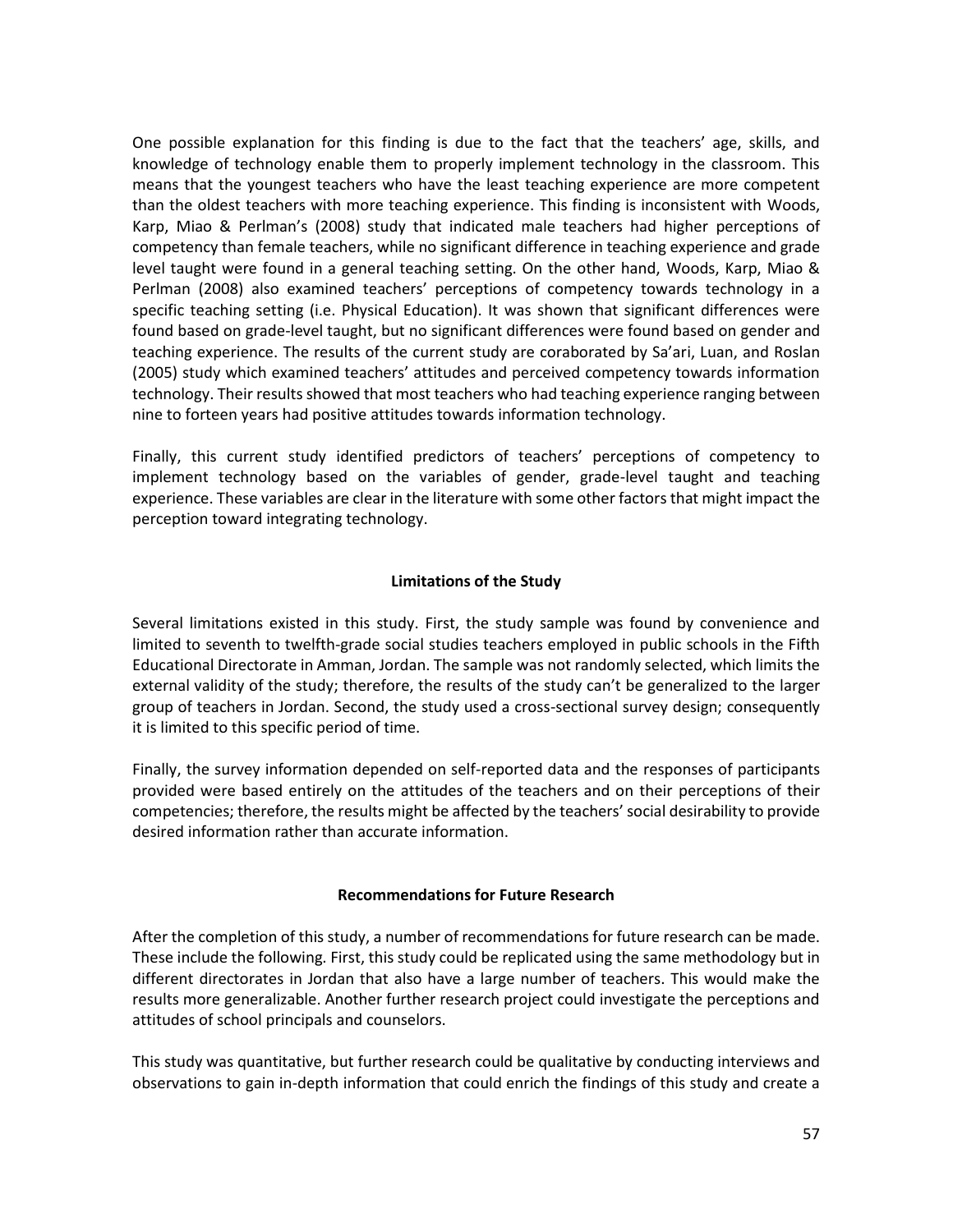better understanding of technology usage in Jordan. This study used a cross-sectional design and a short period of time to collect the data. It would be helpful for further research to be a longitudinal study design to obtain more description of the subject and discover the issues of technology.

This study examined factors such as, age, gender, teaching experience and grade-level taught. It is recommended to examine other factors that may affect teachers from integrating technology, such as: school support, technical support, teachers' academic degree, and training programs.

### **Conclusion**

This study has contributed to the growing body of knowledge in the field of technology integration and social studies teachers, particularly in Arab countries. To this end, the study investigated social studies teachers' perceptions of competency needed for implementing technology in Jordanian schools.

This study found that the youngest female teachers had the highest mean of perceptions of competency needed for implementing technology in social studies classrooms, even higher than the youngest male teachers. This study also showed that female teachers with the least teaching experience had higher perceptions of competency for implementing technology in social studies classrooms than male teachers, while female teachers with the most teaching experience had lower perceptions of competency scores than male teachers.

Finally, this current study identified predictors of teachers' perceptions of competency to implement technology based on the variables of gender, grade-level taught and teaching experience. These variables are clear in the literature with some other factors that might impact the perception toward integrating technology.

This study is a preliminary step in this area and the researcher plans to conduct further investigations into the factors that might affect technology integration in Jordan and other developing countries. The researcher also hopes that this study will help principals, administrators, teachers, and parents to understand teachers' attitudes and perceptions concerning the competency needed to implement technology. This, in turn, will lead to professional development and the improvement of technology resources for teachers.

#### **References**

- Abbad, M., Morris, D., & de Nahlik, C. (2009). Looking under the bonnet: Factors affecting student adoption of e-learning systems in Jordan. *International Review of Research in Open and Distance Learning*, *10*(2), 1-25.
- Abuhmaid, A. (2008). *An analysis of ICT integration within the Jordanian education system* (Unpublished doctoral dissertation). The University of Technology, Sydney.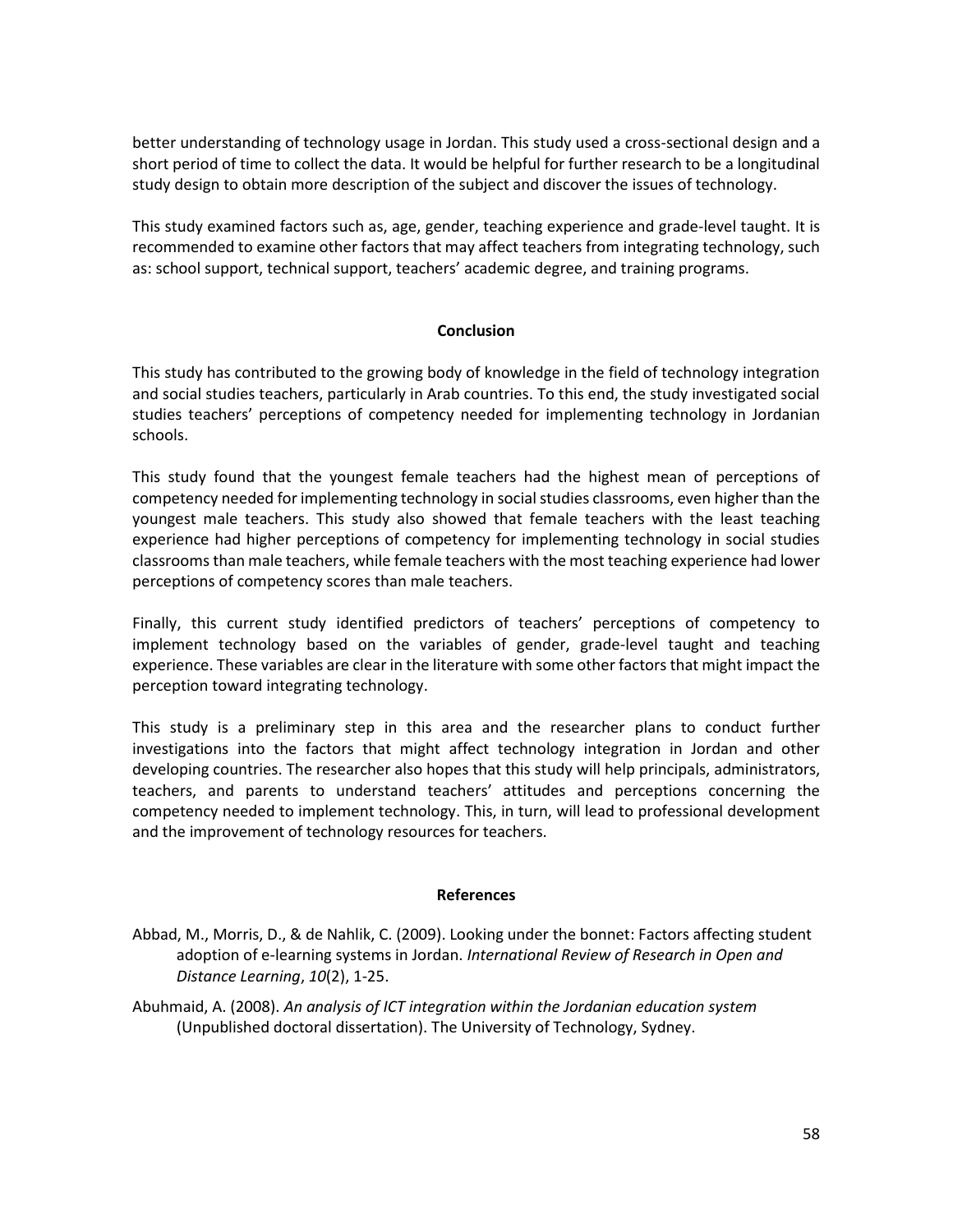- Abu Samak, Z. (2006). *An exploration of Jordanian English language teachers' attitudes, skills, and access as indicator of information and communication technology integration in Jordan* (Unpublished doctoral dissertation). The Florida State University, USA.
- Adodo, S., O. (2012). A predictive study of pre–service teachers' gender, self-concept, Interest and attitude towards interactive computer technology (ICTS) in Nigeria universities faculties of Education. *Journal of Educational and Social Research, 2*(3) 145-150.
- Akengin, H. (2008). Opinions of prospective social studies teachers on the use of information technologies in teaching geographical subjects. *Journal of Instructional Psychology, 35*(2), 126-139.
- Alazzi, K. (2008). The influence of historical and political events on the development of social studies education in Jordan's secondary schools. *American Education History Journal, 35*(2), 331-345.
- Alazzi, K. (2008). Why is social studies education in Jordan a prisoner to the past? : A study of cross-history and cultural perspectives. *Essays in Education, 23*, 1-16.
- Al Ghazo, A. (2008). Technology integration in university teachers' education programs in Jordan: Comparisons of competencies, attitudes and perceptions toward integrating technology in the classroom (Unpublished doctoral dissertation). University of Illinois, USA.
- Allison, P.D. (1999). *Multiple regression: A primer*. Thousand Oaks, CA: Pine Forge Press.
- Al Mekhlafi, A. & Al Meqdadi, F. (2010). Teachers' perceptions of technology integration in the United Arab Emirates School Classrooms. *Journal of Educational Technology & Society, 13*(1), 165-175.
- Al Zaidiyeen, N., Mei, L., & Fook, F. (2010). Teachers' attitudes and levels of technology use in classrooms: The case of Jordan schools. *International Education Studies, 3*(2), 211-218.
- Bakr, S. (2011). Attitudes of Egyptian teachers towards computers. *Contemporary Educational Technology, 2*(4), 308-318.
- Breisser, S. R. (2006). An examination of gender differences in elementary constructionist classrooms using Lego/Logo instruction. *Computers in the Schools, 22*, 7-19.
- Cohen, J. (1988). *Statistical power analysis for the behavioral sciences*. Routledge Academic.
- Czaja, J, S. & Shark, J. (1998). Age differences in attitudes toward computers. *Journal of Cemnlology: Psychological Science*, *53*(5), 329-340.
- Dirani, K. M. & Yoon, S. W. (2009). Exploring open distance learning at a Jordanian university: A case study. *The International Review of Research in Open and Distance Learning*, *10*(2), 1-18.
- Erdogan, T. (2011). Turkish primary school teachers' perceptions of school culture regarding ICT integration. *Educational Technology Research & Development, 59*(3), 429-443.
- El-Hmaisat, H. (1998). The skills level of Jordanian teachers' basic education in the area of instructional media. *International Journal of Instructional Media*, *25*(3), 313-327.
- Goedde, A. M. (2006). Factors predicting preservice teacher technology competency. Bowling Green State University). ProQuest Dissertations and Theses. Retrieved on 18 June 2014 from http://search.proquest.com/docview/305341344?accountid=10223. (305341344).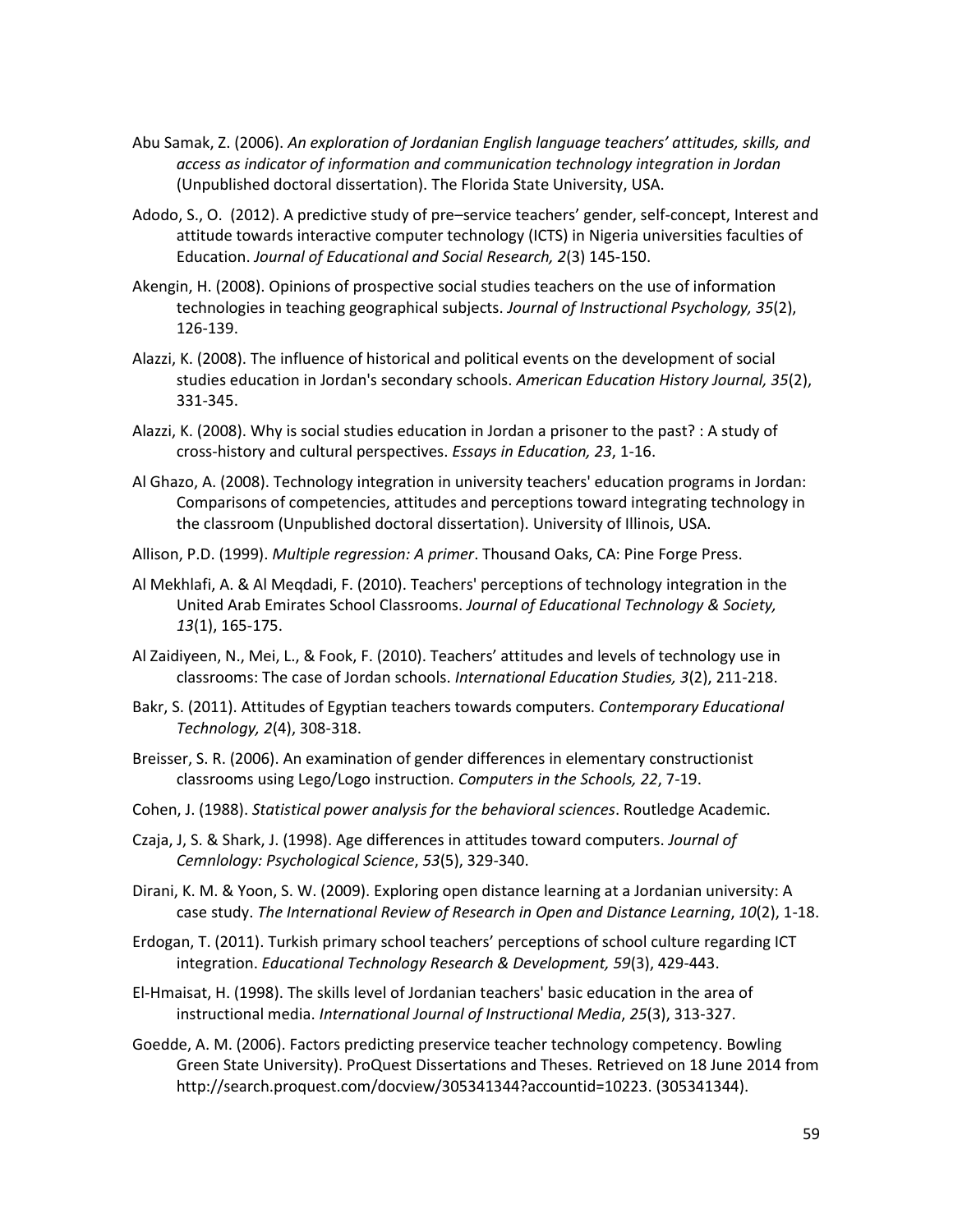- Gorder, L. (2008). A study of teacher perceptions of instructional technology integration in the classroom. *Delta Pi Epsilon Journal, 50*(2), 63-76.
- Gorder, L. M. (2009). Is technology integration finding its way into the classroom? *Journal for Computing Teachers, 1*(9), 63-76.
- Hew, K. & Brush, T. (2007). Integrating technology into K–12 teaching and learning: Current knowledge gaps and recommendations for future research. *Educational Technology Research & Development, 55*(3), 223-252.
- Kassaimih, A. (2006). *Technology literacy: A phenomenological view of the teachers' perceptions of technology integration in Jordan* (Unpublished doctoral dissertation). Oklahoma State University, USA.
- Kelly, B. T. (2003). *Comparisons of Mississippi elementary and secondary teachers' attitudes and perceptions of competency for integrating technology in the classroom* (Unpublished doctoral dissertation). Mississippi State University, USA.
- Khaswneh, O. & Al-Awidi, H. (2008). The effect of home computer use on Jordanian children: A parent perspective. *Journal of Educational Computing Research*, *39*(3), 267-284.
- King, B. N. G. (1999). *The current state of technology competencies of teachers in Newfoundland and Labrador schools.* Memorial University of Newfoundland (Canada). ProQuest Dissertations and Theses. Retrieved on 18 June 2014 from<http://search.proquest.com/> docview/304542203?accountid=10223. (304542203).
- Li, Q. (2007). Student and teacher views about technology: A tale of two cities? *Journal of Research on Technology in Education, 39*(4), 377-397.
- Lu, R. & Overbaugh, R. (2009). School environment and technology implementation in k-12 classrooms. *Computers in the Schools, 26*(2), 89-106.
- Rumzan, I., Chowdhury, I., Mirza, S., & Idil, R. (2010). An integrated learning management system for Islamic Studies: An innovation from Jordan. *Educational Technology, 50*(3), 29-32.
- Sa'ari, J. R., Luan, W. S., & Roslan, S. (2005). Attitudes and Perceived Information Technology Competency among Teachers. *Malaysian Online Journal of Instructional Technology*, *2*(3), 70-77.
- Spaulding, M. W. (2007). *Comparison of preservice and in-service teachers' attitudes and perceived abilities toward integrating technology into the classroom.* The University of Memphis. ProQuest Dissertations and Theses. Retrieved on 18 June 2014 fro[m http://search.proquest.](http://search.proquest/) com/docview/304717245?accountid=10223. (304717245).
- Tate, R. (1998). *An introduction to modeling outcomes in the behavioral and social sciences* (2nd edition). Minnesota: Burgess International Group.
- Ching, S., Hung, D., & Lee, C. (2008). Beliefs about teaching and uses of technology among preservice teachers. *Asia-Pacific Journal of Teacher Education, 36*(2), 163-174.
- Vannatta, R. & Fordham, N. (2004). Teacher dispositions as predictors of classroom technology use. *Journal of Research on Technology in Education, 36*(3), 253-271.